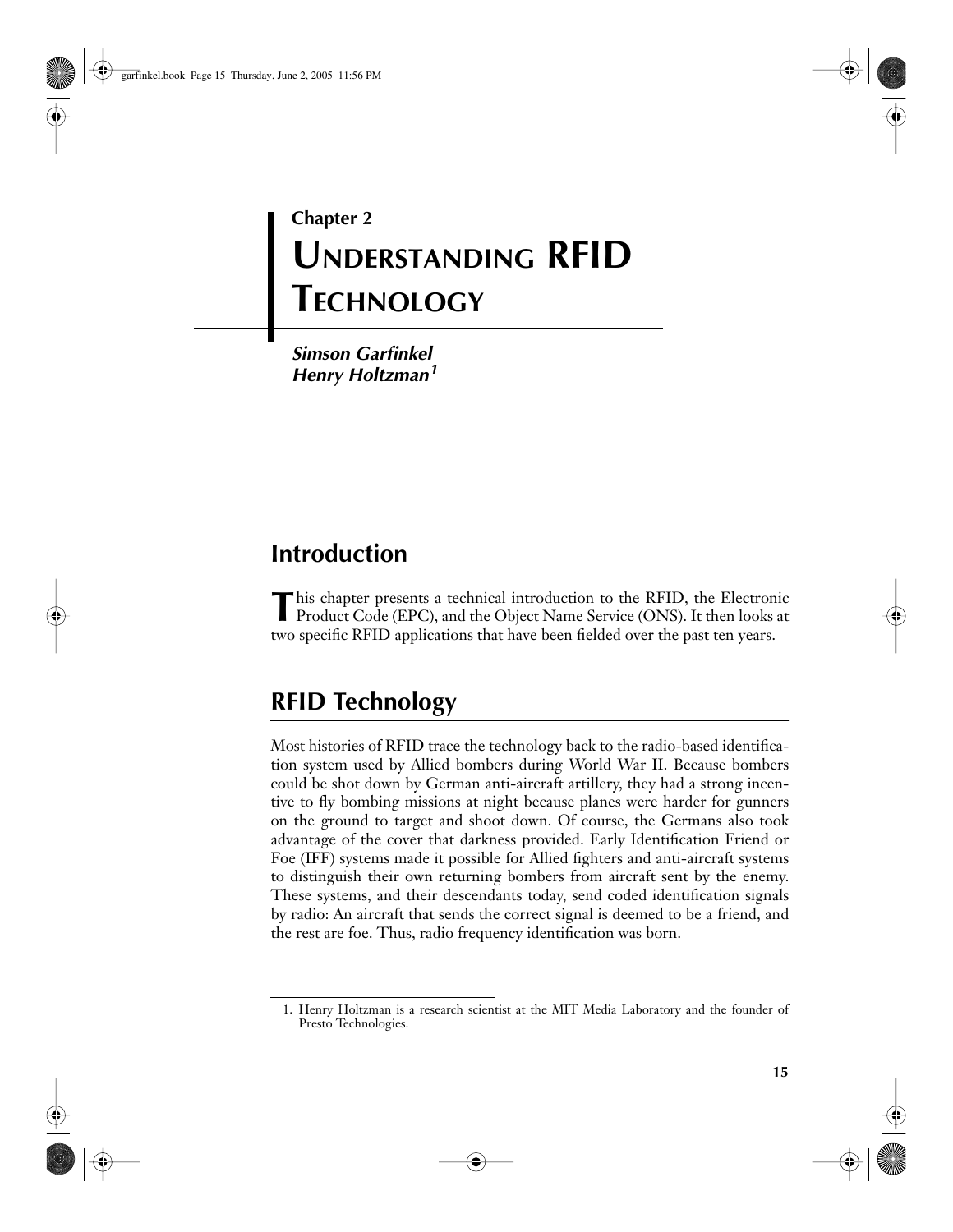Shortly after the war, an engineer named Harry Stockman realized that it is possible to power a mobile transmitter completely from the strength of a received radio signal. His published paper "Communication by Means of Reflected Power" in the Proceedings of the  $IRE<sup>2</sup>$  introduced the concept of passive RFID systems.

Work on RFID systems as we know them began in earnest in the 1970s. In 1972, Kriofsky and Kaplan filed a patent application for an "inductively coupled transmitter-responder arrangement."3 This system used separate coils for receiving power and transmitting the return signal. In 1979, Beigel filed a new application for an "identification device" that combined the two antennas; many consider his application by to be the landmark RFID application because it emphasized the potentially small size of RFID devices.<sup>4</sup>

In the 1970s, a group of scientists at the Lawrence Livermore Laboratory (LLL) realized that a handheld receiver stimulated by RF power could send back a coded radio signal. Such a system could be connected to a simple computer and used to control access to a secure facility. They developed this system for controlling access to sensitive materials at nuclear weapons sites.

Today we would call this Livermore system an example of security through obscurity: What made the system secure was that nobody else had a radio capable of receiving the stimulating radio signal and sending back the properly coded response. But at the time it was one of the most secure access control systems available. The scientists left LLL a few years later and created their own company to commercialize the technology. This system ultimately became one of the first building entry systems based on proximity technology and the first commercial use of RFID.

# **The Elements of an RFID System**

RFID systems fundamentally consist of four elements: the RFID tags themselves, the RFID readers, the antennas and choice of radio characteristics, and the computer network (if any) that is used to connect the readers.<sup>5</sup>

<sup>2.</sup> Harry Stockman, "Communication by Means of Reflected Power," Proceedings of the IRE, pp. 1196–1204, October 1948.

<sup>3.</sup> Kriofsky, T.A., Kaplan, L.M.: 1975. U.S. Patent No. 3859624

<sup>4.</sup> Beigel, M. 1982. U.S. Patent No. 4333072

<sup>5.</sup> Much of the information in this chapter draws on technical information presented in Finkenzeller, K. *RFID-Handbook, Second Edition*, Wiley & Sons, Ltd., April 2003. Translated from the third German edition by Wadding, R. www.rfid-handbook.de/english/index.html.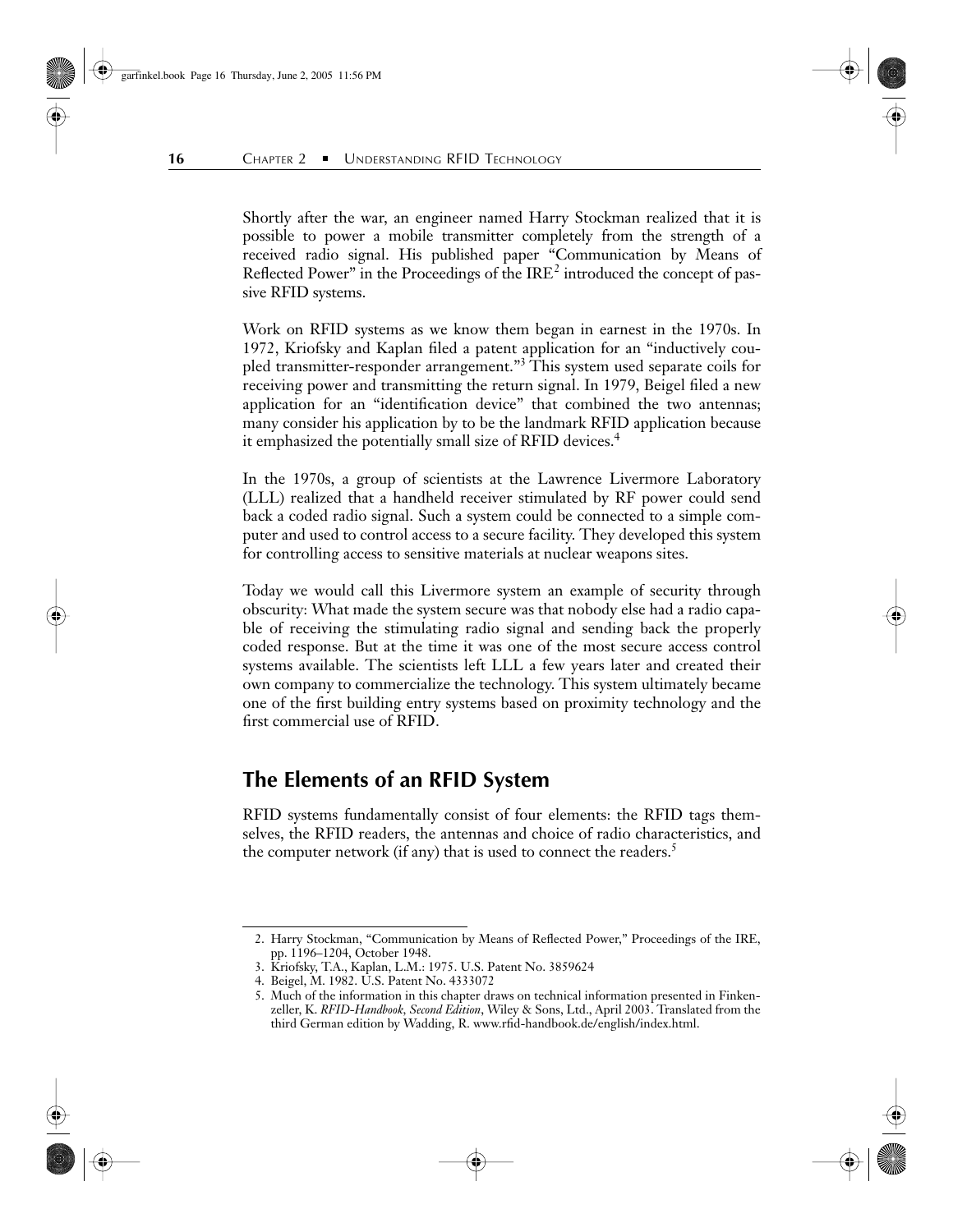## *RFID Tags*

The tag is the basic building block of RFID. Each tag consists of an antenna and a small silicon chip that contains a radio receiver, a radio modulator for sending a response back to the reader, control logic, some amount of memory, and a power system. The power system can be completely powered by the incoming RF signal, in which case the tag is known as a *passive tag.* Alternatively, the tag's power system can have a battery, in which case the tag is known as an *active tag.* 

The primary advantages of active tags are their reading range and reliability. With the proper antenna on the reader and the tag, a 915MHz tag can be read from a distance of 100 feet or more. The tags also tend to be more reliable because they do not need a continuous radio signal to power their electronics.

Passive tags, on the other hand, can be much smaller and cheaper than active ones because they don't have batteries. Another advantage is their longer shelf life: Whereas an active tag's batteries may last only a few years, a passive tag could in principle be read many decades after the chip was manufactured.

Between the active and the passive tags are the *semi-passive* tags. These tags have a battery, like active tags, but still use the reader's power to transmit a message back to the RFID reader using a technique known as backscatter. These tags thus have the read reliability of an active tag but the read range of a passive tag. They also have a longer shelf life than a tag that is fully active.

Tags come in all shapes and sizes. The smallest tag that has ever been produced is the Hitachi mu-chip, which is less than 0.4mm on a side. Designed to be embedded in a piece of paper and used for tracking documents printed in an office environment, the mu-chip can be read only at a distance of a few centimeters. Of course, the mu-chip is a passive tag. With a larger antenna it could have a significantly longer reading range, but that would defeat its purpose.

Other small tags are the implantable tags the size of a grain of rice manufactured by VeriChip. Like the mu-chip, these passive tags have a very limited reading range; their intended application is to give machine-readable serial numbers to people. The company says that the chips can be used to authenticate people in high-security environments—unlike passwords, the implanted chips can't be easily shared—and in hospitals, where staff occasionally mix up patients and give them the wrong treatments. Implantable chips might also work to identify wandering Alzheimer's patients who go out without any identification or cognizance of their location or destination. We'll come back to the topic of implantable chips later in this chapter.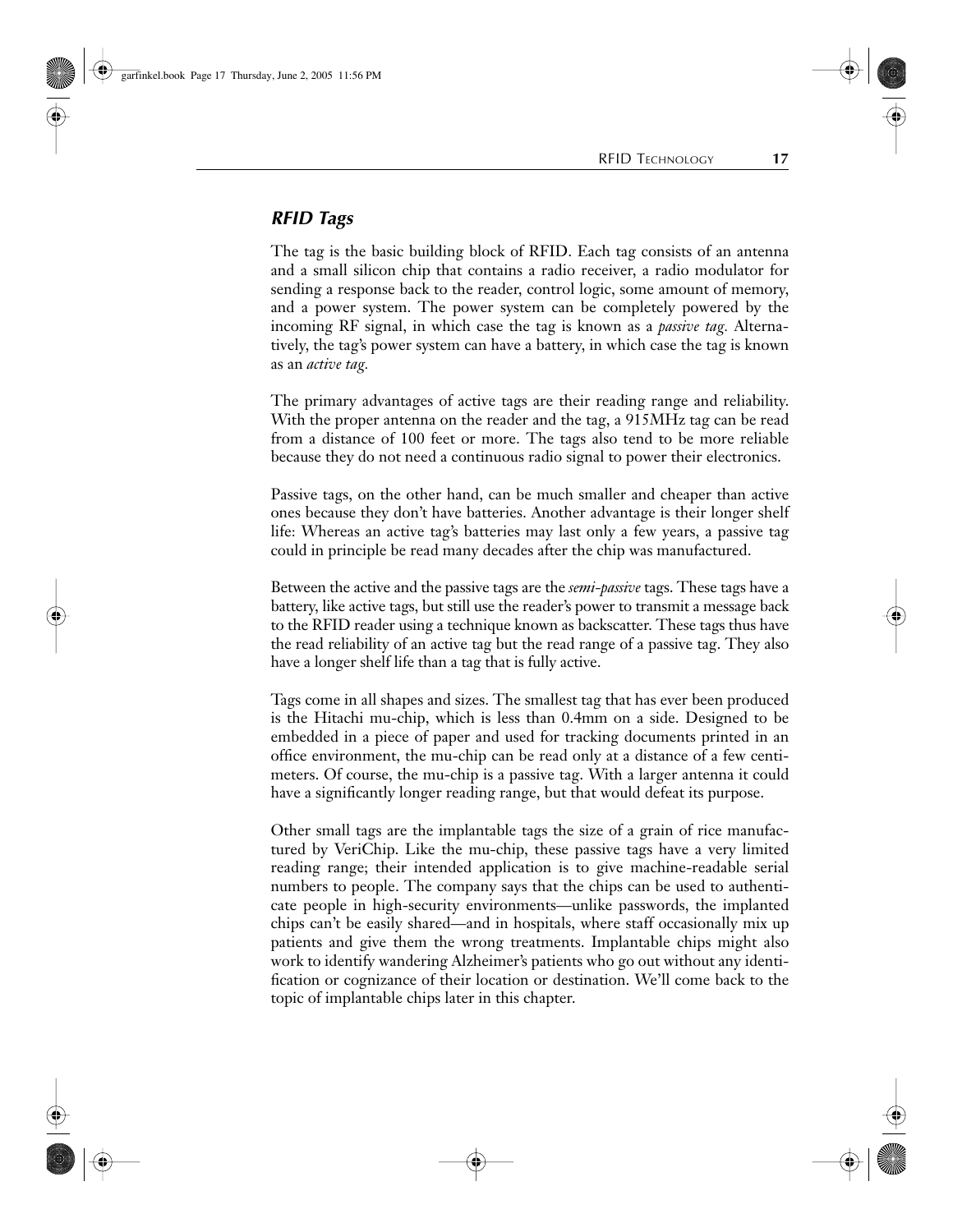RFID tags can also be quite large. The semipassive RFID tag used in the Fast-Lane and E-ZPass electronic toll collection systems is the size of a paperback book and includes an antenna and a five-year battery. The battery gives the system a longer read range and also makes reads more reliable—at least until the battery dies. In practice, the instrumented toll crossings have a large light that flashes green if the tag is read successfully, red if no tag is detected, and amber or yellow if the tag cannot be read properly. When the light flashes amber, the driver is supposed to call the program's administrator and arrange to have the tag sent in for service.

RFID tags can be *promiscuous*, in which case they will communicate with any reader. Alternatively, they can be *secure,* requiring that the reader provide a password or other kind of authentication credential before the tags respond. The vast majority of RFID tags that have been deployed are promiscuous. Not only are these tags cheaper, but the systems also are much easier to manage. Systems that employ passwords or encryption codes require that the codes be distributed in advance and properly controlled. This is an exceedingly difficult management problem.

The simplest RFID chips contain only a serial number—think of this as a 64 bit or 96-bit block of read-only storage. Although the serial number can be burned into the chip by the manufacturer, it is also common for the chips to be programmed in the field by the end user. Some chips will accept only a single serial number, while other chips allow the serial number to be changed after it is burned in. More sophisticated RFID chips can contain read-write memory that can be programmed by a reader. Chips can also have sensors, an example of which is an air pressure sensor to monitor the inflation of a tire. The chips might store the results of the sensor in a piece of read-write memory or simply report the sensor's reading to the RFID reader. Chips can also have a selfdestruct, or "kill" feature. This is a special code that, when received by the chip, causes the chip to no longer respond to commands. For financial applications, the full capabilities of smart cards have been combined with the wireless protocols and passive powering used in RFID. The result is a class of high-capability RFID tags also called contactless smart cards.

RFID tags can interfere with each other. When multiple tags are present in a reader's field, the reader may be unable to decipher the signals from the tags. For many applications, such as raising the gate in a parking lot, this is not a problem. The systems are optimized so that only one tag is within range at a time. However, for other applications, reading multiple tags at once is essential. For these applications, the tags need to support either an anticollision protocol or, more commonly, a singulation protocol. A singulation protocol allows a reader to determine that multiple tags are visible and to iterate through the

garfinkel.book Page 18 Thursday, June 2, 2005 11:56 PM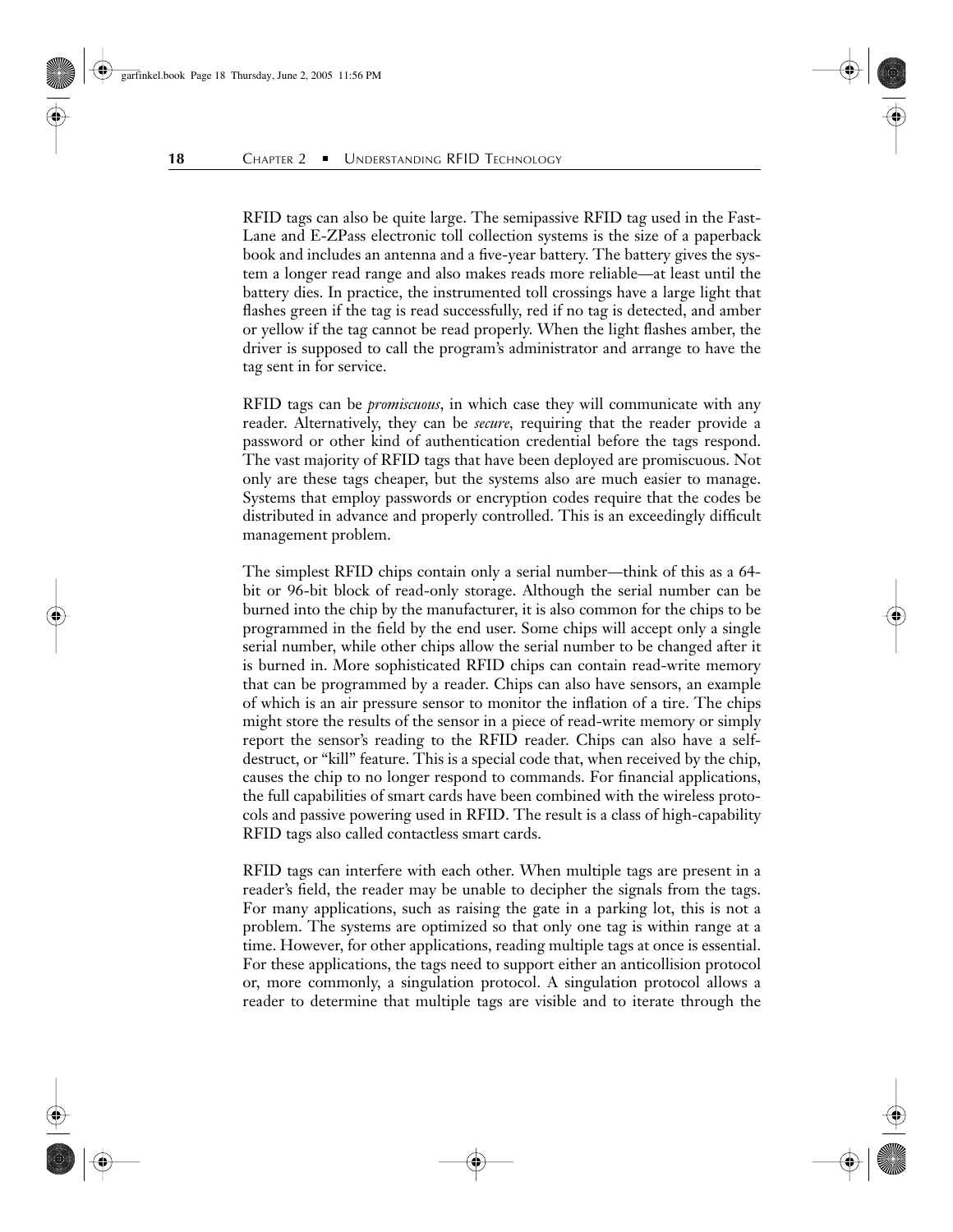tags, getting them to take turns responding so that each may be read without interference from the others.

Electronic Product Code (EPC) tags are a special kind of tag that follows the EPC standard developed by the MIT Auto-ID Center and is now managed by the trade organization EPCglobal. Sanjay Sarma, cofounder of the Auto-ID Center, discusses the history of the EPC standard in Chapter 3.

EPCglobal has defined a series of RFID tag "classes" and "generations" of RFID devices (see Tables 2.1 and 2.2).

| <b>EPC Device Class</b> | <b>Definition</b>                       | Programming                                           |  |
|-------------------------|-----------------------------------------|-------------------------------------------------------|--|
| Class 0                 | "Read only" passive tags                | Programmed by the<br>manufacturer                     |  |
| Class 1                 | "Write-once, read-many"<br>passive tags | Programmed by the customer;<br>cannot be reprogrammed |  |
| Class <sub>2</sub>      | Rewritable passive tags                 |                                                       |  |
| Class 3                 | Semipassive tags                        | Reprogrammable                                        |  |
| Class 4                 | Active tags                             |                                                       |  |
| Class 5                 | Readers                                 |                                                       |  |

**Table 2.1** EPC RFID Classes

**Table 2.2** EPC RFID Chip Generations

| <b>Feature</b>        | <b>Generation 1</b>                                   | <b>Generation 2</b>                                                                                     |
|-----------------------|-------------------------------------------------------|---------------------------------------------------------------------------------------------------------|
| Frequency             | 860-930MHz                                            | 860–960MHz                                                                                              |
| Memory capacity       | 64 or 96 bits                                         | $96 - 256$ bits                                                                                         |
| Field-programmability | Yes                                                   | <b>Yes</b>                                                                                              |
| Reprogrammability     | Class 0—read only<br>Class 1-write once/ready<br>many | <b>NA</b>                                                                                               |
| Other features        | NA.                                                   | Faster and more reliable<br>reads than Generation 1<br>Better compliance with<br>other global standards |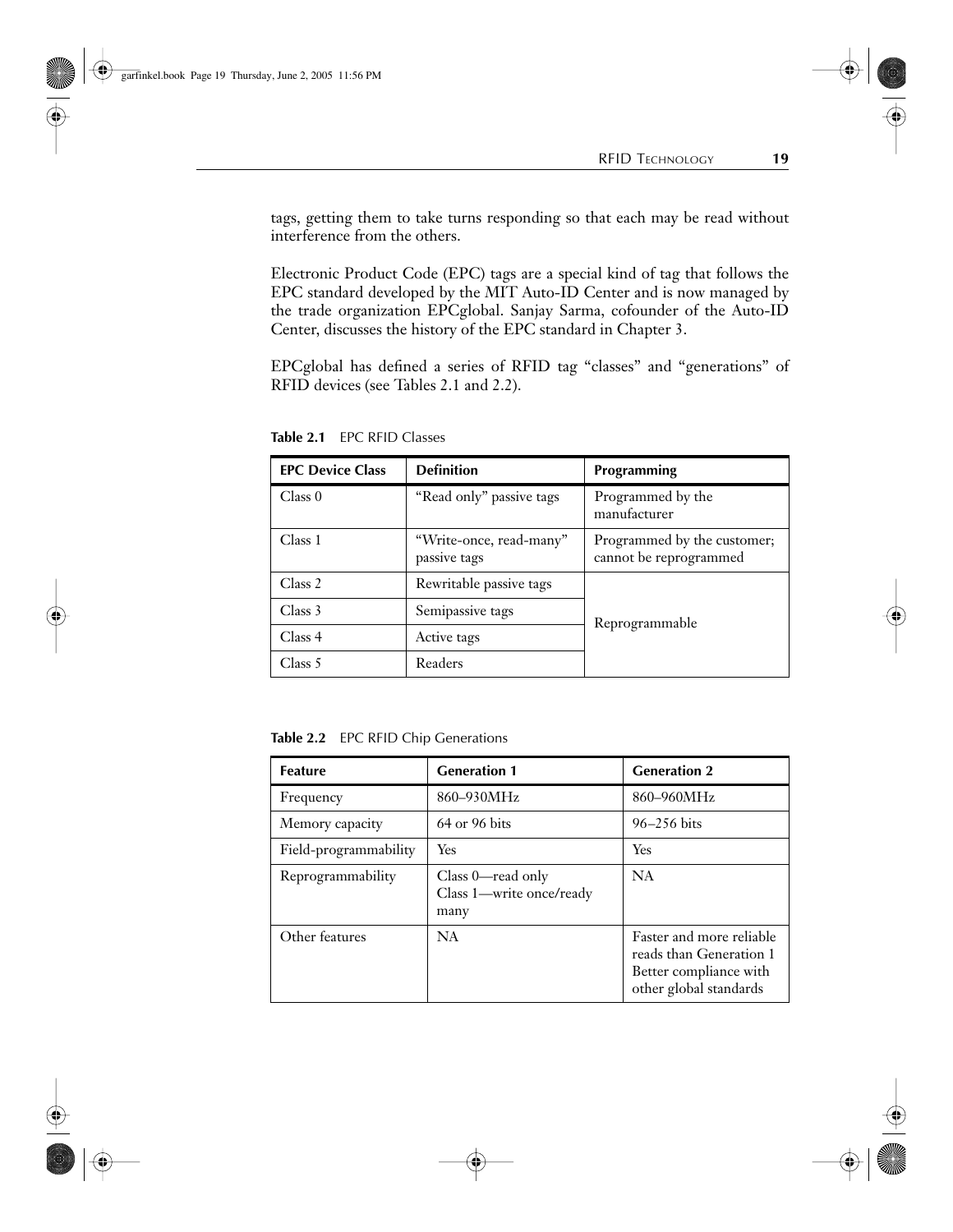### *Readers*

The RFID reader sends a pulse of radio energy to the tag and listens for the tag's response. The tag detects this energy and sends back a response that contains the tag's serial number and possibly other information as well.

In simple RFID systems, the reader's pulse of energy functioned as an on-off switch; in more sophisticated systems, the reader's RF signal can contain commands to the tag, instructions to read or write memory that the tag contains, and even passwords.

Historically, RFID readers were designed to read only a particular kind of tag, but so-called *multimode readers* that can read many different kinds of tags are becoming increasingly popular.

RFID readers are usually on, continually transmitting radio energy and awaiting any tags that enter their field of operation. However, for some applications, this is unnecessary and could be undesirable in battery-powered devices that need to conserve energy. Thus, it is possible to configure an RFID reader so that it sends the radio pulse only in response to an external event. For example, most electronic toll collection systems have the reader constantly powered up so that every passing car will be recorded. On the other hand, RFID scanners used in veterinarian's offices are frequently equipped with triggers and power up the only when the trigger is pulled.

Like the tags themselves, RFID readers come in many sizes. The largest readers might consist of a desktop personal computer with a special card and multiple antennas connected to the card through shielded cable. Such a reader would typically have a network connection as well so that it could report tags that it reads to other computers. The smallest readers are the size of a postage stamp and are designed to be embedded in mobile telephones.

### *Antennas and Radio*

The RFID physical layer consists of the actual radios and antennas used to couple the reader to the tag so that information can be transferred between the two.

Radio energy is measured by two fundamental characteristics: the *frequencies* at which it oscillates and the strength or *power* of those oscillations. Commercial FM broadcast stations in the United States transmit with energy at a frequency between 88MHz and 108MHz, or 1 million isolations per second. The AM spectrum, by contrast, transmits at 500,000 to 1,500,000 oscillations per second, or between 500KHz and 1500KHz. Microwave ovens cook with RF energy that vibrates 2.4 billion times each second, which is 2.4GHz.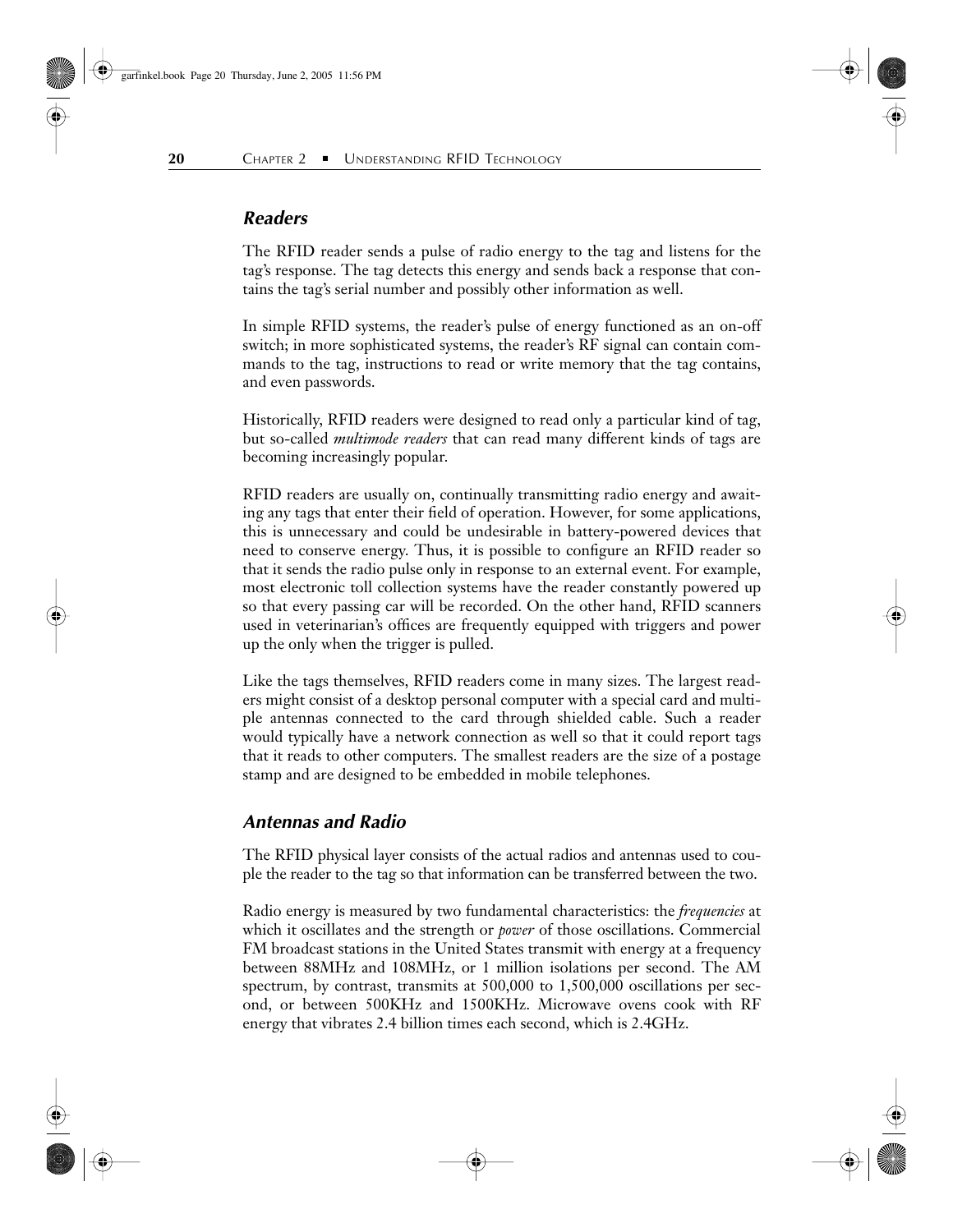Most RFID systems use the so-called *unlicensed spectrum,* which is a specific part of the spectrum set aside for use without a radio license. Popular bands are the low-frequency (LF) band at 125–134.2KHz, the high-frequency band at 13.56MHz, the ultrahigh-frequency (UHF) band at 915MHz (in North America; varies in other regions), and the industrial, scientific, and medical (ISM) band at 2.4GHz.

The names of the LF, HF, and UHF bands reflect the history of radio's development: Radio systems first transmitted at the lower frequencies and moved to the higher frequencies only as technology advanced. For this reason, lowerfrequency radio gear was traditionally cheaper than equipment that operated at higher frequencies. Today, however, the difference in radio prices more often reflects market sizes, the cost of patents and other licenses, and the result of subsidies or cross-marketing agreements from equipment manufacturers.

Radio energy moves in waves, and each radio wave has not only a frequency but also a wavelength. The wavelength is like the distance between two wave crests on the ocean. With radio energy, the wavelength of a radio wave multiplied by its frequency is equal to the speed of light:  $3 \times 10^8$  meters per second (roughly equal to 186,000 miles per second). The size of waves for each of the unlicensed bands is presented in Table 2.3.

| <b>Band</b> | <b>Unlicensed Frequency</b>                                    | Wavelength       | <b>Classical Use</b>                           |
|-------------|----------------------------------------------------------------|------------------|------------------------------------------------|
| LF          | 125-134.2KHz                                                   | $2,400$ meters   | Animal tagging and keyless                     |
| HF          | 13.56MHz                                                       | 22 meters        | entry                                          |
| <b>UHF</b>  | 865.5–867.6MHz (Europe)<br>915MHz (U.S.)<br>950-956MHz (Japan) | 32.8 centimeters | Smart cards, logistics, and item<br>management |
| <b>ISM</b>  | $2.4 \text{GHz}$                                               | 12.5 centimeters | Item management                                |

Table 2.3 Band Frequency, Wavelength, and Classical Usage

Building proximity cards, automobile immobilizer chips, and implantable RFID ampoules tend to operate in the LF band. The FDA has adopted the HF band for RFID systems used for prescription drugs. The EPC system operates in the HF and UHF bands, although early deployments are favoring the UHF band.

When analyzing the energy that is radiated from an antenna, electrical engineers divide the field into two parts: the *near field*, which is the part of radiation that is within a small number of wavelengths of the antenna*,* and the *far field*, which is the energy that is radiated beyond the near field. Because the wavelength of LF and HF devices tends to be much larger than the ranges at which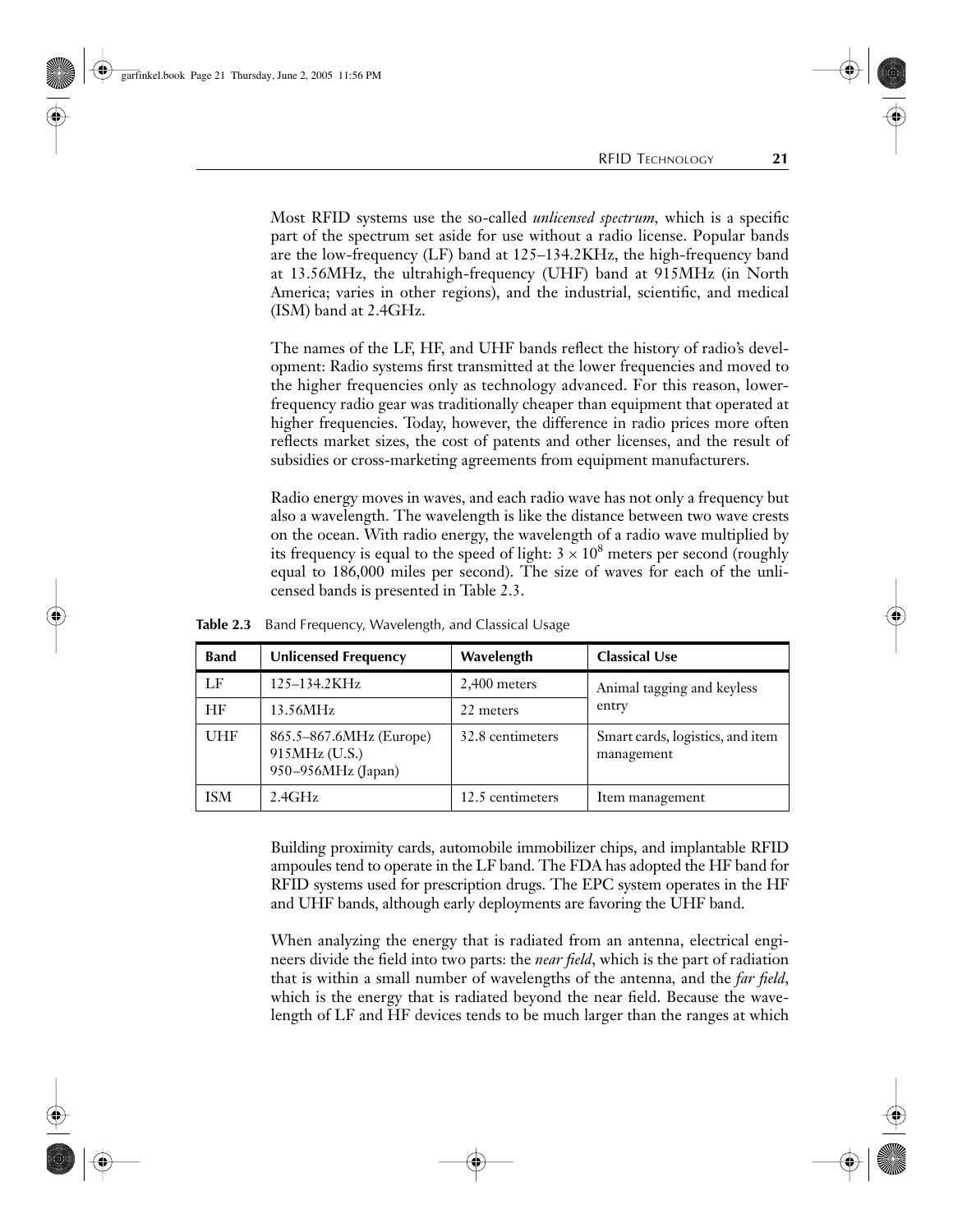RFID systems typically operate, these systems operate in the near field, while UFH and ISM systems operate in the far field.

As with most radio systems, the larger the antenna on the reader and the tag, the better an RFID system will work because large antennas are generally more efficient at transmitting and receiving radio power than are small antennas. Thus, a large antenna on the reader means that more power can be sent to the RFID tag and more of the tag's emitted energy can be collected and analyzed. A large antenna on the tag means that more of the power can be collected and used to power the chip. Likewise, a large antenna on the chip means that more power can be transmitted back to the reader.

## *The Network*

Most RFID tags transmit a number and nothing more. So what does a typical reader do with a typical 96-bit number like 79,228,162,514,264,337,593, 543,950,335?<sup>6</sup> In most cases, the reader sends it to a computer.

What the computer does with the RFID code depends on the application. With an access-control system, the computer might look to see if the RFID number is present on a list of numbers that's allowed access to a particular door or location. If the number is present, the computer might energize a solenoid that would unlock the door. In the case of the Mobil Speedpass system, the tag's serial number and its response to the random challenge that was generated by the reader are sent over Mobil's payment network. If the challenge response matches the token, Mobil's computers approve the user of the customer's credit-card number to complete the transaction.

With the EPC, the serial number will be sent to a network of computers that make up the Object Name Service (ONS), a large distributed database that will track a variety of pieces of information about objects that have been assigned EPC codes. The database consists of both central "root" servers and distributed servers at each company that creates products labeled with EPC tags. Given any EPC code, the root servers would tell a computer which company's servers to go to, and then the company's servers would explain what the EPC code means. The overall design of the ONS is similar to that of another distributed database, the Domain Name System (DNS), which maps Internet hostnames to Internet Protocol (IP) addresses. In fact, VeriSign, the company that has the contract to run the global DNS, was also awarded the contract by EPCglobal to run the ONS.<sup>7</sup>

<sup>6.</sup> This number is actually  $2^{96}$ –1, the largest number that can be represented with an unsigned 96-bit integer.

<sup>7. &</sup>quot;VeriSign to Run EPC Directory," *RFID Journal*, January 13, 2004. www.rfidjournal .com/article/articleview/735/1/1.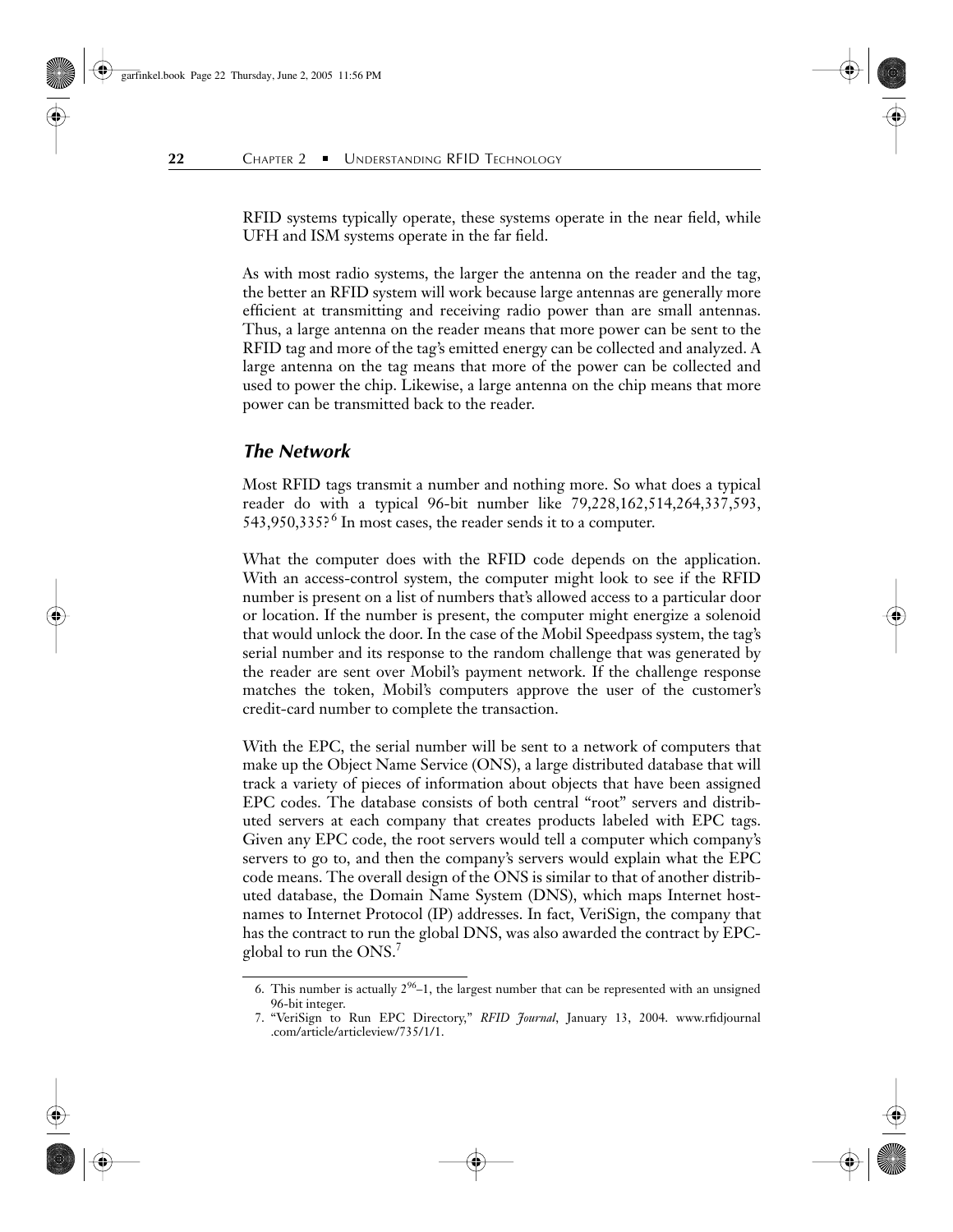Here's how it might work. A computer at Wal-Mart that receives an EPC code would send that code to one of the ONS root servers and learn that the particular code space is operated by a manager at Gillette. The computer might then query the ONS server operated by Gillette and learn that the code is for a box of Mach3 razors, which was manufactured on a particular date and is authorized for sale in the United States.

# **Coupling, Range, and Penetration**

As mentioned previously, active and passive RFID systems have very different reading ranges. With batteries and high-gain antennas, active RFID systems have ranges roughly equivalent to those of any other system operating under the rules for unlicensed radio systems. In the United States, for example, an unlicensed system can transmit with up to 1 watt of power; under these conditions, a signal can be received over a mile if directional antennas are used and there are no obstructions.

## *Coupling*

While it is possible to build RFID systems such that both the tag and reader contain a radio transmitter and a radio receiver, this method of operation is ideal only for active systems attempting to communicate over the longest distances. Because placing and powering a transmitter on the tag is an expensive proposition, passive tag systems are usually chosen for applications that are extremely sensitive to the cost of the tag. Either the passive tag will have to have some form of energy storage, for example a capacitor, to provide power when the reader stops transmitting and starts receiving or the reader must always transmit, meaning the tag has to reply on a different frequency.

Instead, passive RFID systems typically couple the transmitter to the receiver with either *load modulation* or *backscatter,* depending on whether the tags are operating in the near or far field of the reader, respectively.

In the near field, a tag couples with a reader via electromagnetic inductance. The antennas of both the reader and the tag are formed as coils, using many turns of small gauge wire. The current in the reader's coil creates a magnetic field. This field, in turn, induces a current in the coil of the tag. A transformer works by the same principle, and in essence the coils of the reader and tag together form a transformer. The reader communicates with the tag by modulating a carrier wave, which it does by varying the amplitude, phase, or frequency of the carrier, depending on the design of the RFID system in question. This modulation can be directly detected as current changes in the coil of the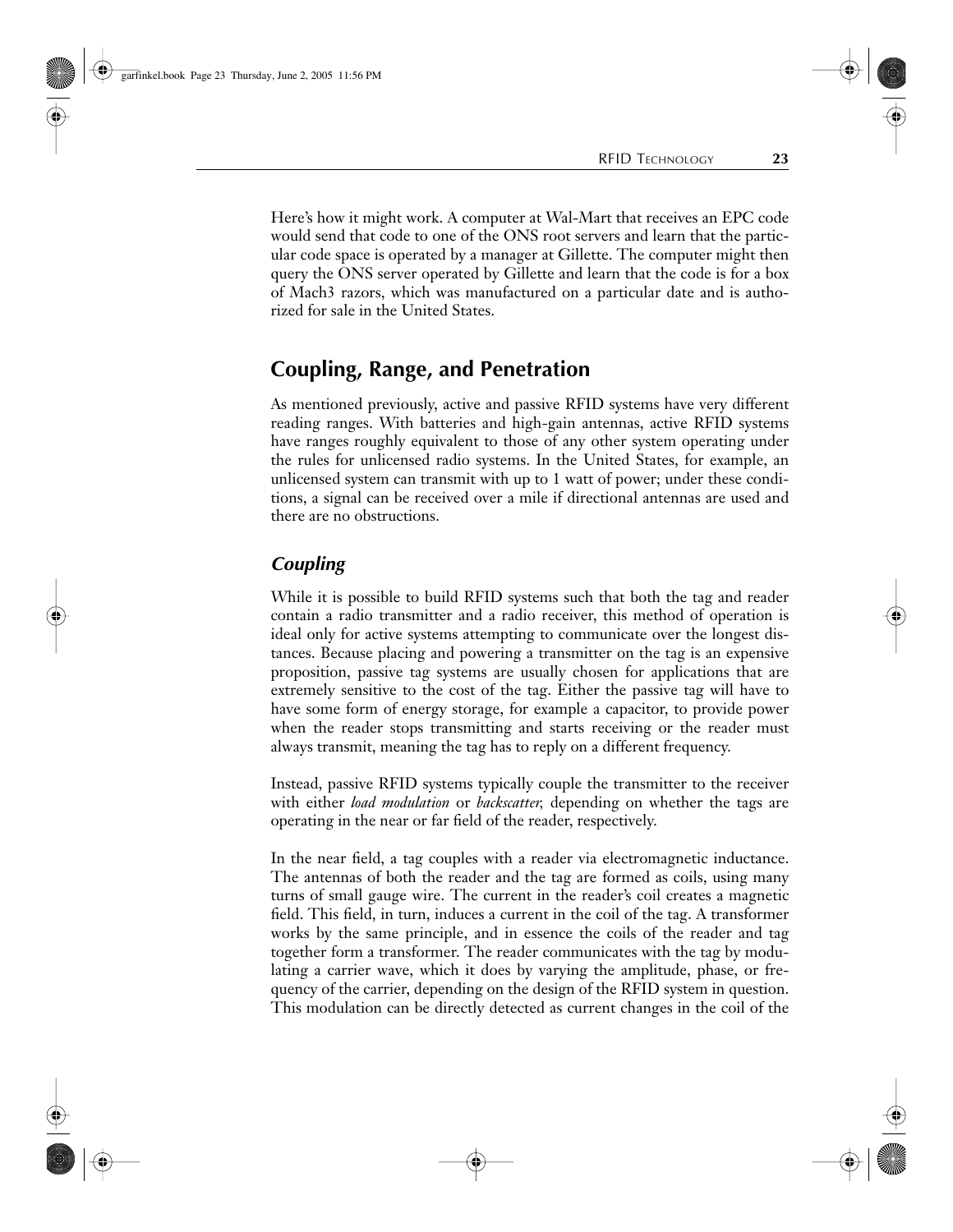tag. The tag communicates with the reader by varying how much it loads its antenna. This in turn affects the voltage across the reader's antenna. By switching the load on and off rapidly, the tag can establish its own carrier frequency (really a subcarrier) that the tag can in turn modulate to communicate its reply.

Tags that operate in the far field (UHF and ISM bands) couple with their readers using backscatter. Backscatter results when an electromagnetic wave hits a surface and some of energy of that wave is reflected back to the transmitter, and it is one of the fundamental physics behind RADAR. The amount of energy reflected depends on how well the surface resonates with the frequency of the electromagnetic wave. RFID tags that use backscatter to reply to their readers have antennas that are designed to resonate well with the carrier put out by the reader. The tag can throw a switch that changes the resonant properties of its antenna so that it reflects poorly instead, thus creating a pattern in its backscatter that is detected at the reader. The return communication is encoded in the backscatter pattern.

There is a third, less common type of coupling between reader and tag: *electrostatic coupling*. With electrostatic coupling, the reader and tag antennas are charged plates. Adding electrons to the plate on the reader will push electrons off the plate onto the tag, and vice versa. The plate area determines range with electrostatic coupling. An advantage to electrostatic coupled systems is that the antenna patches can be printed with conductive ink, making their design very flexible and inexpensive.

### *Reading Range of Passive RFID Systems*

Passive systems operate under far more limiting circumstances. To be read, a passive RFID tag must be provided with sufficient power to both run the electronics and generate a return signal that the reader can detect. Thus, the read range of a passive system depends on

- Pr: The reader transmitter power (typically 1 watt)
- Sr: The reader receiver sensitivity (typically  $-80$ dBm or  $10^{-11}$  watts)
- Gr: The reader antenna gain (typically 6dBi)
- Gt: The tag antenna gain (1dBi is an omnidirectional antenna)
- Pt: The tag's power requirement (typically 100 microwatts or –10dBm)
- Et: The tag modulator efficiency (typically  $-20dB$ <sup>8</sup>

A system can be limited either by the power available to power the tag or by the reader's ability to detect the tag's transmissions. Since the goal of RFID systems

<sup>8.</sup> This example was presented by Matthew Reynolds of ThingMagic at the MIT Privacy Workshop in November 2003.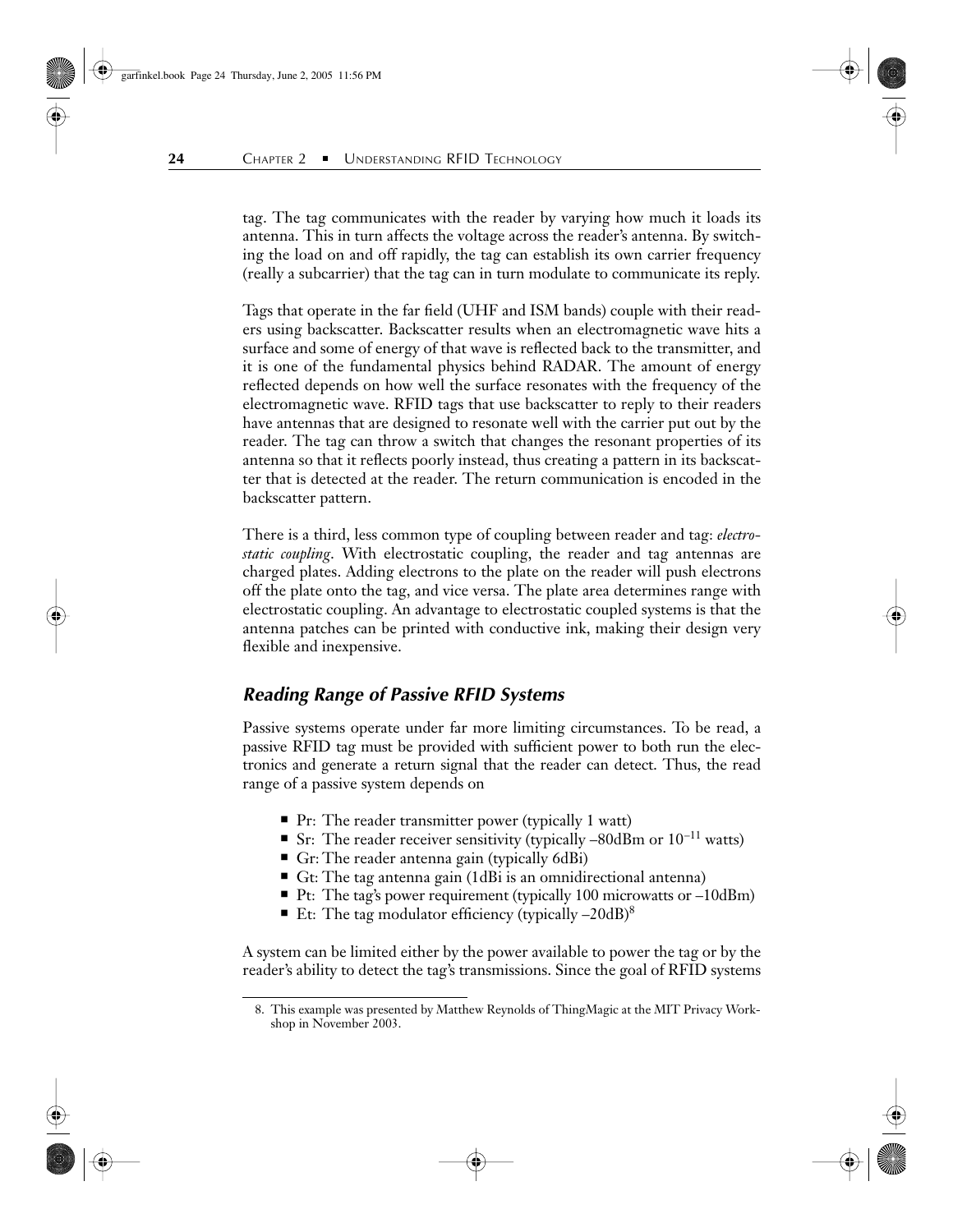is to make the chips as cheap as possible, lots of money can be invested into readers to make them very sensitive. Thus, a well-designed RFID system will be limited by the power available to the tag.

The power available to the tag, Pt, is given by the formula:

Pt = Pr  $\times$  Gr  $\times$  Gt  $\times$   $\lambda$  $(4\pi)^2$  d<sup>2</sup>

Where  $\lambda$  is the wavelength of the radio waves used by the system.

Crunching the numbers for a 915MHz system,  $d_{max} = 5.8$  meters. In other words, 19.4 feet is the greatest distance that a typical EPC tag can be read by a reader with the parameters given previously. On the other hand, if someone could build a tag that could be powered with only 1 microwatt—100 times better than is possible today— $d_{max}$  would increase to 194 meters. However, the return signal would have energy of –99dBm because the RFID tag would be transmitting its limited amount of power in all directions. A signal at –99dBm is on the edge of what can be detected with even the best amplifier and radio available today. (The noise power in 50 ohms at 500KHz is –109dBm; with a practical receiver that has an NF of 3dB, the power of noise is raised to –106dBm. Distinguishing a –99dBm signal from a –106dBm noise floor requires a receiver that has a signal-to-noise ratio of just 7dB.)

One way to improve the reading range of such a system is to use a larger antenna that can collect more power from the tag. For example, a proximity card system manufactured by Indala (www.indala.com) has a read range of eight inches with the company's lowest-cost reader, but that range jumps to 24 inches with the company's more expensive reader that has a larger antenna and more expensive electronics. Researchers at the MIT Computer Science and Artificial Intelligence Laboratory (CSAIL) have created a one-of-a-kind reader with a very large antenna that can read cards more than four feet away. Although greater reading ranges are theoretically possible, background noise and other real-world factors make it difficult to construct readers with significantly longer range.

### *Penetration, Screening, and Shielding*

The calculations in the previous section assume that both the RFID reader and the tag are in a vacuum. This is rarely the case, of course. Most tags are read through the air, but sometimes there is intervening material, such as water, plastics, cans, or people. As with all radio signals, the range of an RFID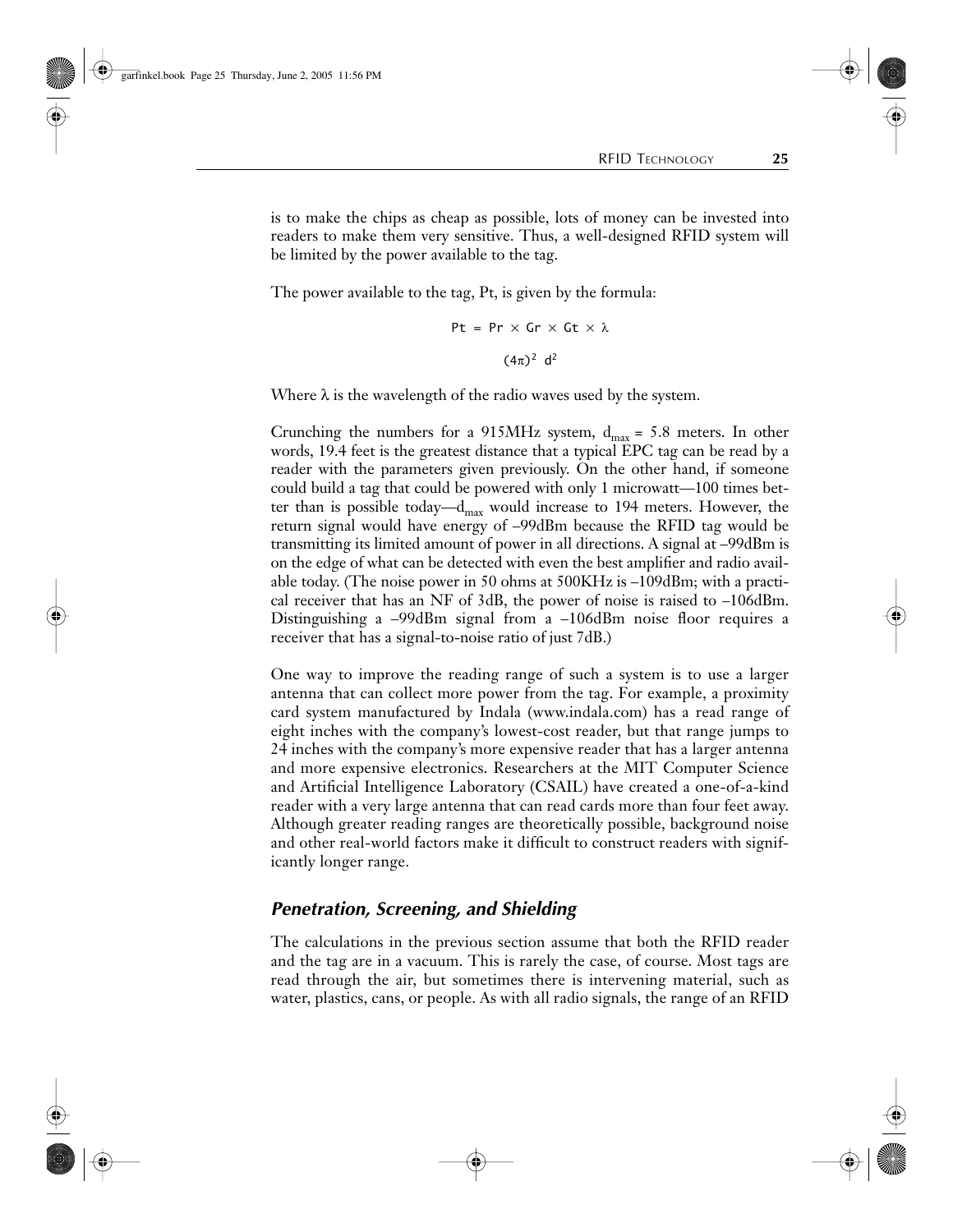system is dramatically affected by the environment through which the radio signals travel.

Two of the most potent barriers for radio signals in the HF and UHF regions of the spectrum are water and metal, and they can profound impacts on RFID in typical operations. For example, cardboard is normally transparent to radio waves. But if a cardboard box picks up moisture, the water in the cardboard will attenuate the radio signal from an RFID reader, perhaps to the point that the RFID tag inside the box will not receive enough power to send back a response.

Metal blocks radio waves, so there's no hope of reading a tag inside a can. What about a tag that's on a can? The answer depends on where the reader is in relationship to the tag and the can, how far away the tag is from the can, and even what kind of antenna is built into the tag. In some cases, the can will block the radio waves, but in other cases, the can will focus the waves and make it easier to read the tag. This is especially a possibility if several cans are packed tightly together, as might be the case on a supermarket shelf.

Another phenomenon to be considered is dielectric coupling. Dielectric coupling can take place between antennas and dielectric materials like cardboard or, in some cases, the human body. Using this coupling will result in detuning the antenna, which will make the antenna less efficient and, consequently, will decrease read range. This is why some proximity cards can be read if they are in a wallet but can't be read if that wallet is in a person's pocket. In other cases, two proximity cards placed next to each other can cause mutual interference because of this kind of coupling.

If the intention is to shield an RFID tag against an RFID reader, it is quite easy to do. A single layer of aluminum foil is sufficient to shield most lowpower RF devices. For RFID, aluminum needs to be only 27 microns thick, according to Matthew Reynolds at ThingMagic (www.thingmagic.com), to effectively shield a tag. And just 1mm of dilute salt water (also a conductor) provides similar protection.

All of this math and physics have caused some interesting reflections by journalists. In *Wired News,* for instance, Mark Baard wrote this technically accurate lead for his article about the MIT RFID Privacy Workshop:

You may need to read the following sentence twice: Aluminum foil hats will block the signals emitted by the radio tags that will replace bar-code labels on consumer goods.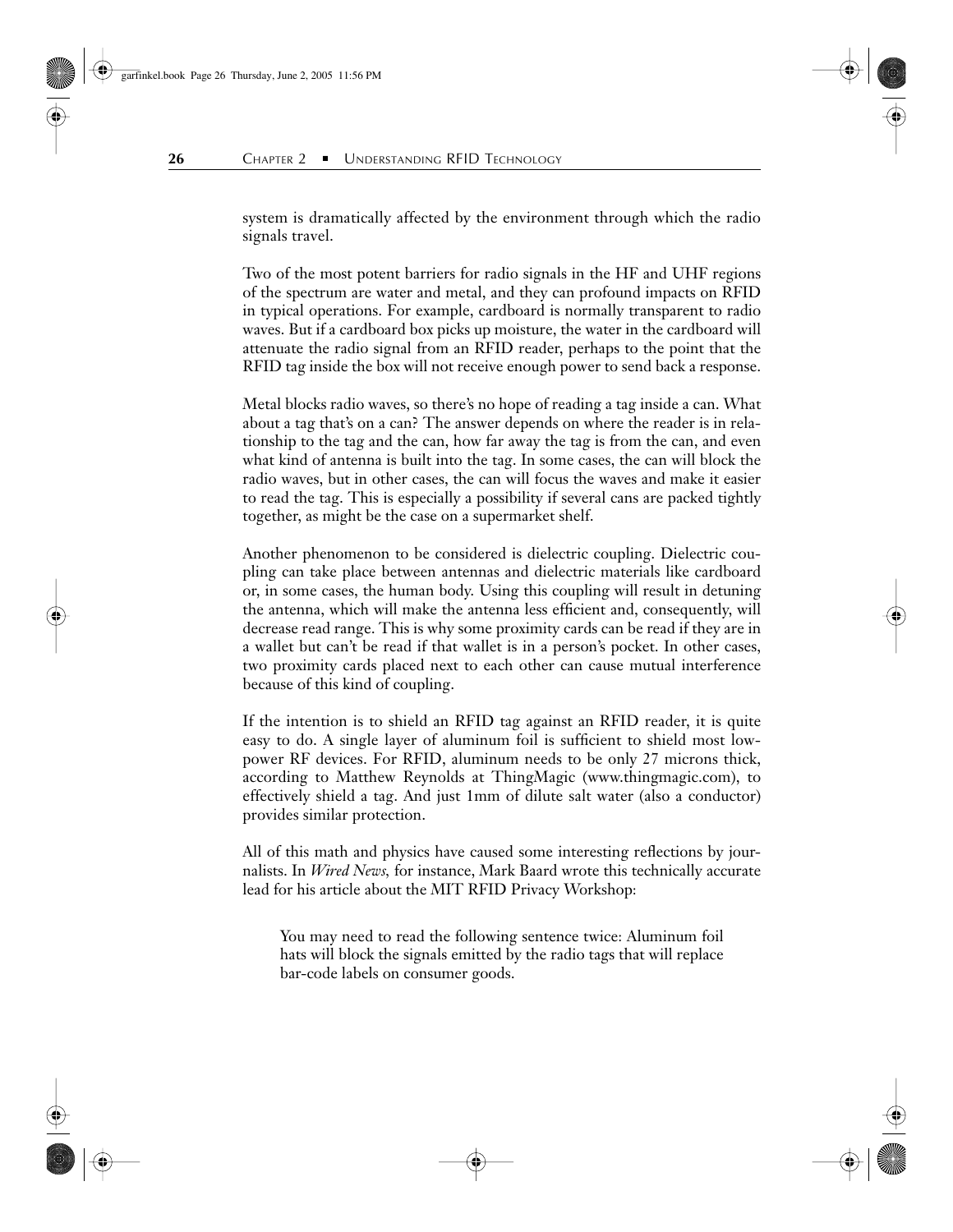That is, of course, if you place your tin-foil hat between the radio tag and the device trying to read its signal.<sup>9</sup>

# **RFID Applications**

In this section, we look at a few specific applications of RFID technology that have been deployed and see how the technical underpinnings of the technology have a direct impact on the applications.

# **Supply Chain Visibility and Inventory Management**

The largest use of RFID anticipated within the next ten years is in tags to track the movement of consumer product goods from the manufacturer to the point of sale.

The international manufacture and movement of goods is a huge business. Many items sold in the United States are actually manufactured in China, loaded into containers, sent by truck to a port, and then shipped on a freighter to a port in the United States. Once in the country, the containers are sent to distribution points where they are unloaded, repackaged onto trucks, and sent to stores such as Wal-Mart, where their contents are unloaded, put on store shelves, and sold to consumers.

At least, that's the way that the process is supposed to work. In practice, many things can go wrong. For example, boxes that are supposed to be loaded into one container can be accidentally loaded into another one and sent to the wrong customer. Product can be lost in port for days—or weeks—or sent to the wrong distribution center. Boxes can be lost in distribution centers or, even worse, sent to a store and then misplaced in a storage room. As a result, a product could be out of stock on the store shelves, which means that a customer who wants to buy a particular razor or battery won't be able to do so. The number and cost of lost sales can add up.

Equally troublesome for companies like Gillette are product counterfeiting and product diversion. This problem starts in China, where a look-alike product can be manufactured in "bandit" factories. (Sometimes a bandit factory is authorized to make genuine goods but creates extra product that it doesn't report to the U.S. company.) Legitimate product with packaging in Chinese and designed to be sold

<sup>9.</sup> Baard, M. "Is RFID Technology Easy to Foil?" *Wired News*, November 18, 2003. www.wired.com/news/privacy/0,1848,61264,00.html.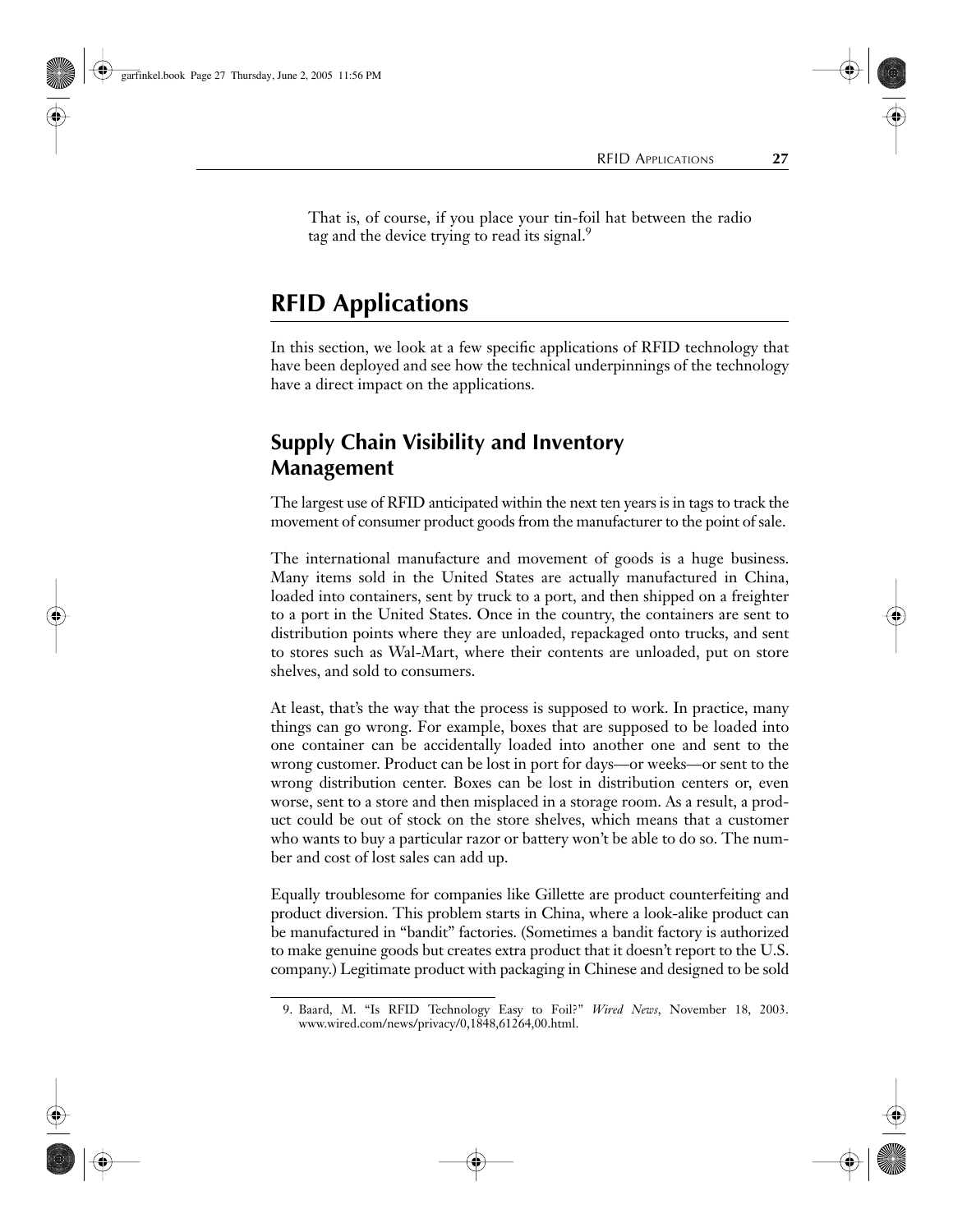garfinkel.book Page 28 Thursday, June 2, 2005 11:56 PM

#### **28** CHAPTER 2 | UNDERSTANDING RFID TECHNOLOGY

in Hong Kong or Taiwan at a low price can be sent to New York and sold on the so-called gray market in which the intermediaries reap big profits and the American consumers get their razors or batteries at a lower price, but the brand owner misses out on the higher profits that are supposed to result from U.S. sales. And sometimes there is just out-and-out theft: Cases of product disappear out of "sealed" containers or "fall off" the back of trucks.

Finally there is shoplifting, increasingly an activity of organized gangs who empty stores of dozens or hundreds of packages of razors or batteries at a clip. Sometimes insiders facilitate shoplifting and receive a commission or cut from the perpetrators. Shoplifting causes many problems, of which the actual theft is just one. Consumers who see shoplifting taking place feel uncomfortable and may not return to the store. Shoplifting also results in out-of-stock conditions that are not detected by the store's inventory management system because the items were never actually sold.

It is into this supply chain that RFID is likely to make the largest impact over the next decade. If every package of razors or batteries manufactured in China had its own embedded and individually serialized RFID tag, it would be possible to track it as it moves through the entire supply chain. RFID readers at the factory would verify that the cases left the factory and got onto the truck. RFID readers built into the shipping container would verify that the products left the truck and were put in the container. RFID readers in the U.S. port could verify that every package coming into the country contained product that was both legitimate and licensed for sale in the United States. Readers at the distribution center would record the arrival of every package and note which packages went to which stores. In those stores, RFID readers would be on every shelf. They would keep track of which product was in the back rooms and which was on the store shelves.

RFID readers on store shelves would give stores a degree of visibility that today can only be dreamed of. For starters, they would pick up when product was mis-shelved—perhaps when a consumer picked up a box of razors, had a change of heart, and put it down on another shelf a few minutes later. The tags could detect "out-of-stock" conditions caused by theft. It would even be possible to have the system generate an alert when there is a suspicious removal of product, such as the simultaneous removal of 12 razor packages, and put a notation on the surveillance video.

Once this RFID infrastructure is deployed, it could be used for additional purposes. For example, a special light-sensing RFID tag might detect if the container was opened between the times that it left a port in China and arrived at a port in San Francisco; such containers could be subject to extra scrutiny by the Department of Homeland Security or simply rejected out of hand. The Customs Service, meanwhile, could automatically impound and destroy any products that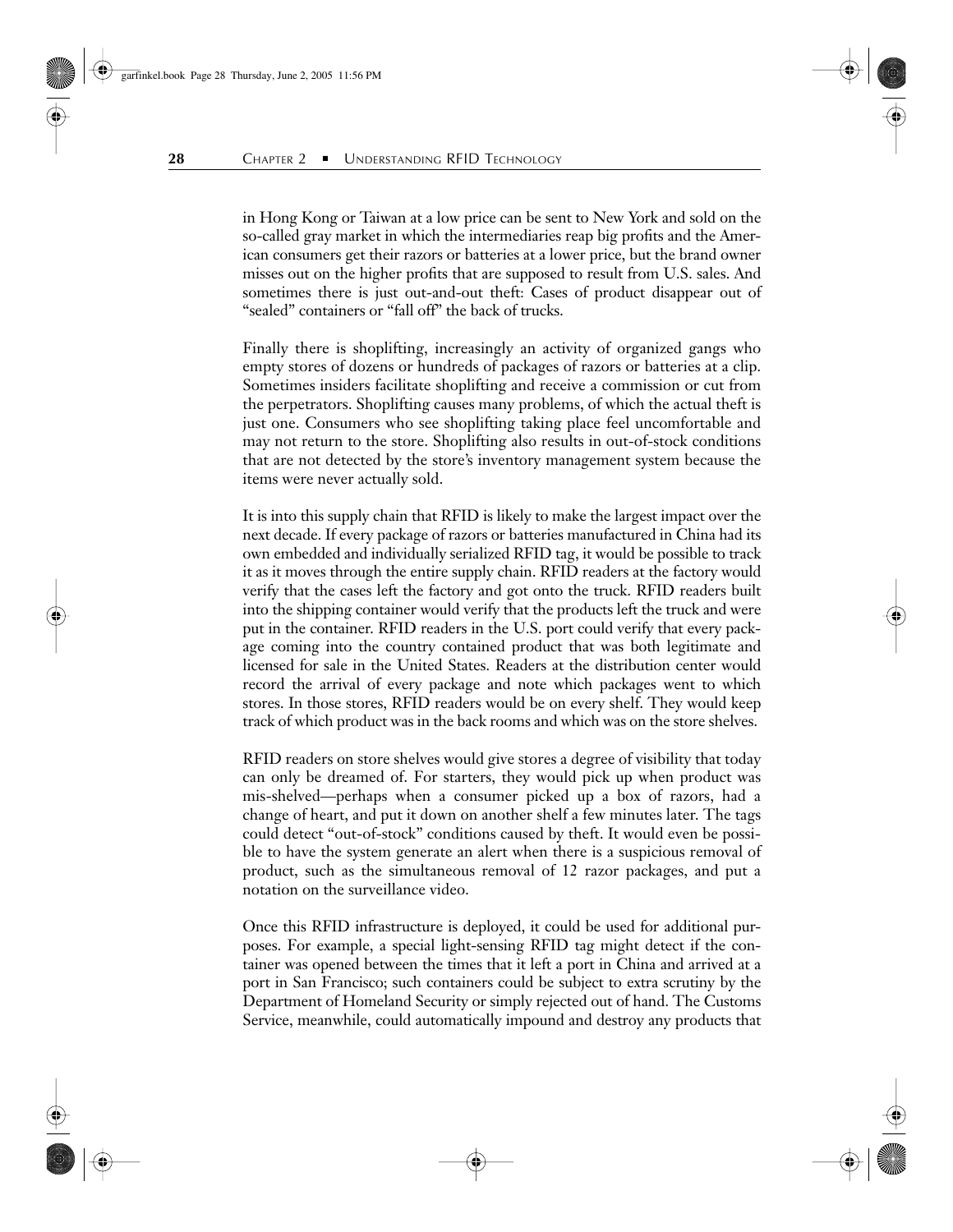did not have RFID serial numbers from an approved list of "genuine merchandise" or any products that had been manufactured for another market.

In theory, RFID is great. When a product is made, the tags can be applied in a way that they can't be removed. (Checkpoint, for example, has developed a series of RFID tags that are on the back of designer clothing labels.) RFID lets a retailer see what's inside a pallet or carton without actually opening it. RFID eliminates counterfeiting. RFID eliminates the problems that result when people mistype product numbers or mis-scan optical barcodes. Lost shipments can be automatically tracked or traced. In addition, companies can get better visibility into their operations by simply adding more RFID readers: A reader on a forklift, for instance, would make it possible to figure out precisely how many packages per hour a forklift operator is moving and would probably make it possible to pinpoint specifically which forklift operator was responsible for skewering an expensive case of HP printers. (Assuming, of course, that the forklift operator's union consented to this degree of worker monitoring.)

That's the theory. In practice, those trying to deploy RFID into the supply chain have discovered many problems. As we'll see in later chapters, although it's possible to read 75 or more tags per second, it has been remarkably difficult to design systems that can read 100% of the cases on a pallet, let alone all of the individual cartons inside a case. Metal and water inside the packaging add to the difficulty of reading. Readers sometimes interfere with each other. One of the greatest problems has been the cost of the tags themselves; the tags could even cost more money than they would possibly save.

There are other problems, as well. Most organizations deploying RFID assume that serial numbers on tags can't be counterfeit (they can) and that they can't be read by competitors (they can). So U.S. Customs needs more than a read-only list of all the valid RFID tags allowed to enter the country: It also needs to cross items off the list when they come into the country. A read-write database system is dramatically more difficult to operate than one that is read-only. As for the competitive intelligence problem, it's one that is addressed in Chapter 18, Would Macy's Scan Gimbels?: Competitive Intelligence and RFID, so we won't dwell on it here. Suffice it to say that there are a lot of opportunities for competitors to snoop on each other. As evidenced by Appendix F, Realizing the Mandate: RFID at Wal-Mart, many organizations haven't even considered this possibility.

# **Implants**

Perhaps no single application of RFID technology has generated more controversy than the implantation of RFID chips into people.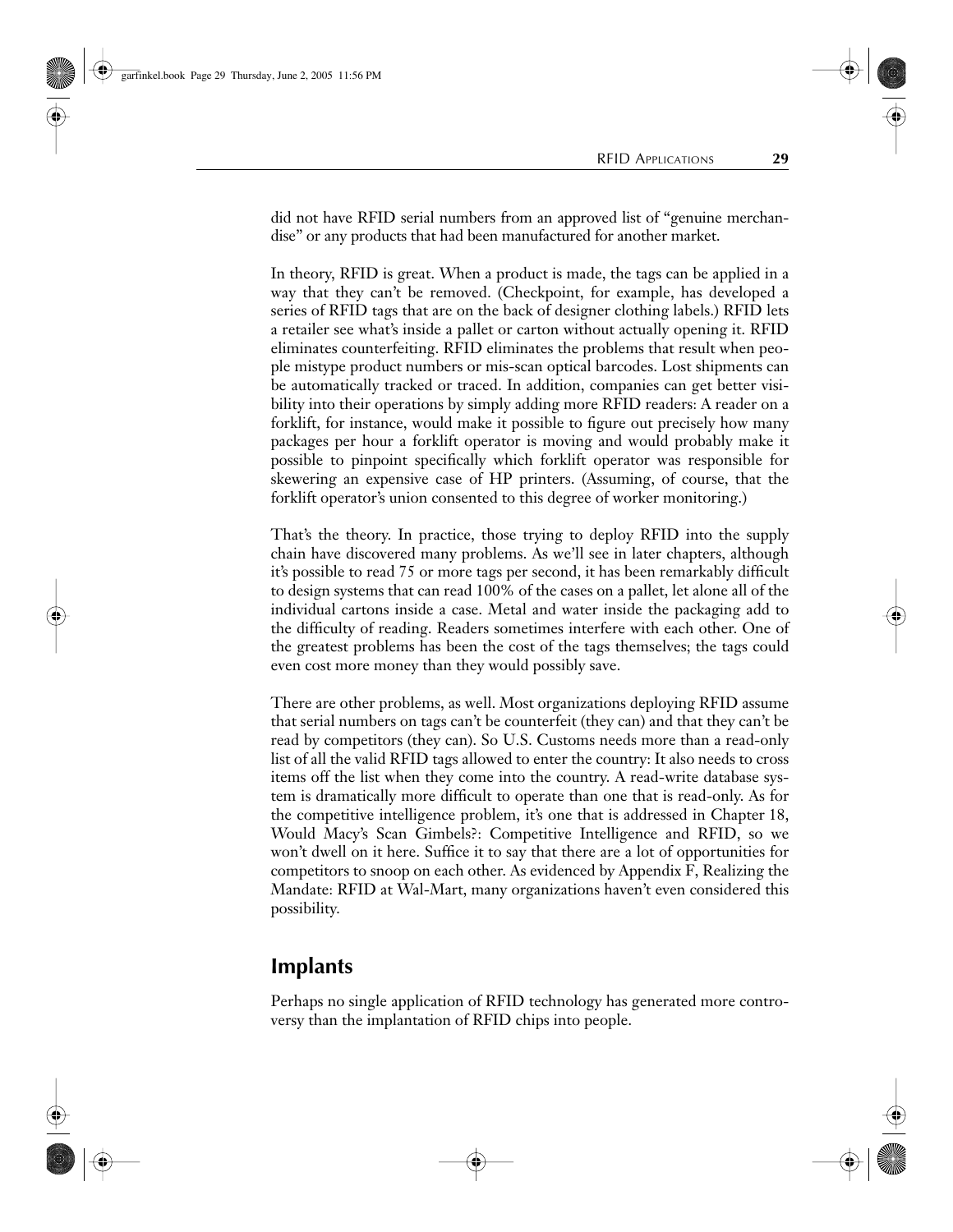Implantable RFID transponders are typically small glass cylinders approximately 2 or 3mm wide and between 1 and 1.5cm long. Inside the glass cylinder are a microchip, a coiled antenna, and a capacitor for energy storage. Microchips are typically implanted under the skin of the arm (in human beings) or the back of the neck (in laboratory animals) with a 12-gauge needle.<sup>10</sup> Someone with proper training can implant a device in less than 20 seconds.

Implantable RFID chips are typically read through use of an intense magnetic field operating at a radio frequency of 100KHz to 15MHz. The alternating magnetic field induces a current in the transponder's coil, which in turns powers the chip. Stimulated in this manner, the chip transmits a low-power response that is then detected on a different radio frequency by the reader.

On October 14, 2004, an article titled "Identity Chip Planted Under Skin Approved for Use in Health Care"11 ran on the front page of the *New York Times* and many other publications. The photograph beneath the headline showed a human index finger and, on top of the clearly visible fingerprint, a tiny glass cylinder containing an RFID chip and antenna manufactured by Applied Digital.

What readers of the *New York Times* may not have realized is that the technology is more than 20 years old. In 1986, four inventors had filed a series of patent applications for a Syringe-Implantable Identification Transponder. Despite being abandoned three times, the patent was finally refiled in 1991 and issued in 1993.<sup>12</sup> According to the patent, the system was designed for the identification of horses. The patent was assigned to Destron/Identification Devices Inc. and Hughes Aircraft. One of the early uses, according to Troyk, was for tracking fish passing through dams on the Colorado River. Patent applications filed by other inventors anticipated RFID devices augmented with sensors to report back information such as body temperature.

In the mid-1990s, implantable chips were initially marketed to scientists seeking to keep track of laboratory animals and to zoos that wanted a way to track exotic animals. Soon they were being marketed to veterinarians and animal shelters that wanted a way to identify pets that were stray but had been previously owned. According to an article in the January 1997 issue of *Pet Bird Magazine:*

<sup>10.</sup> Much of the technical information in this section is from Troyk, P. "Injectable Electronic Identification, Monitoring and Stimulation Systems," *Annual Review of Biomedical Engineering,* 1999.01:177–209.

<sup>11.</sup> Feder, B.J., and Zeller, Jr., T. "Identity Chip Planted Under Skin Approved for Use in Health Care," *The New York Times*, October 14, 2004. A1.

<sup>12.</sup> Taylor V., Koturov D., Bradin J., Loeb, G.E. 1993. U.S. Patent No. 5211129.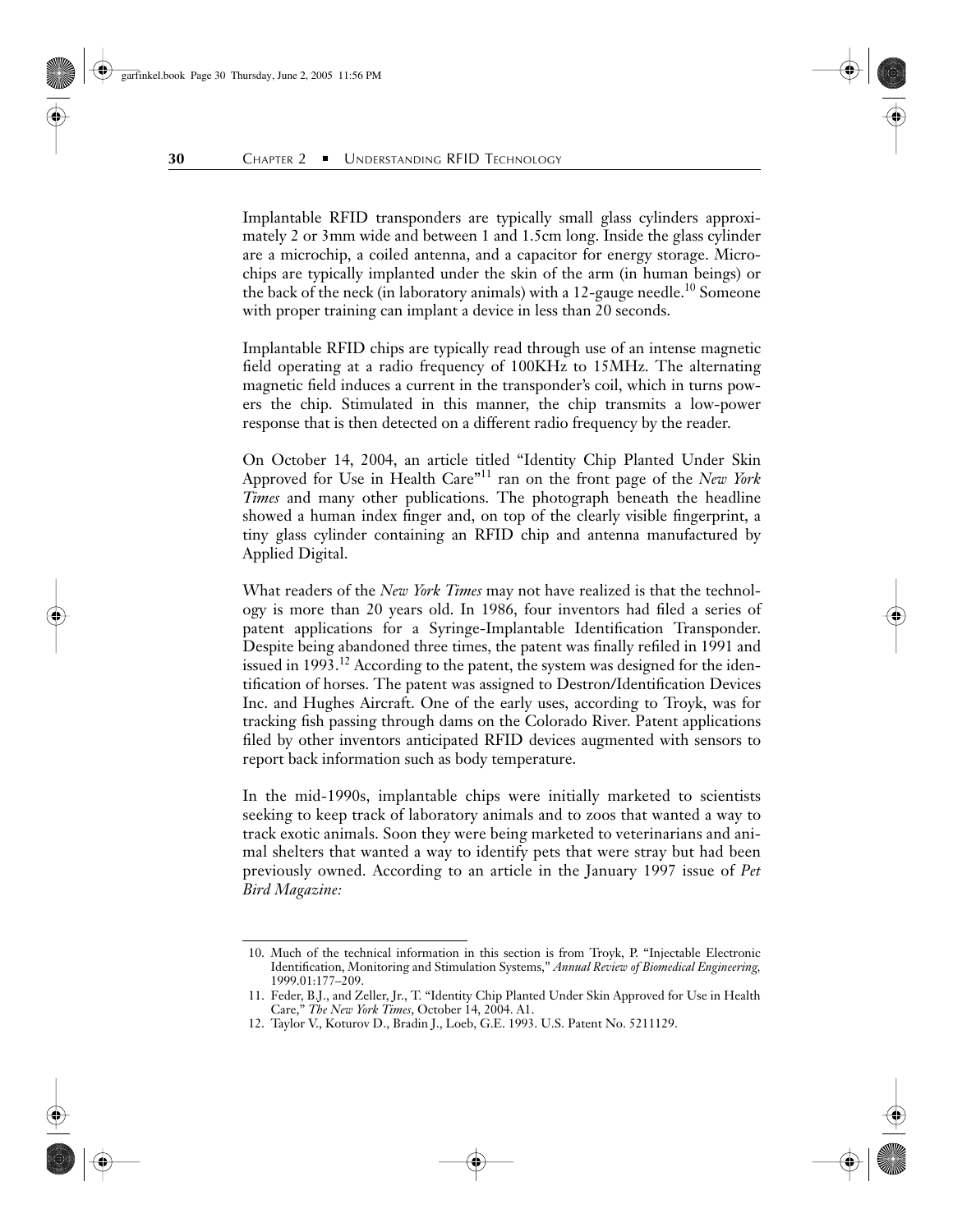### RFID APPLICATIONS **31**

"Loss of a beloved pet or valued bird is a painful experience. However, there are some measures you can take to help find or identify your bird if this happens to you. One of these is the use of a microchip, a tiny device which can be inserted into your pet by means of a simple injection. Bird breeders and pet owners across the country are implanting microchips in their birds as a means of positive identification. The chip is implanted under the skin and resides there as a small non-intrusive and foolproof method of permanently identifying a bird."<sup>13</sup>

A variety of incompatible chips were sold during this time, including the AVID, Destron, and Trovan, which sold items under the AVID, Home Again, and Info-PET brands, respectively. In Canada, another system called PetNet was popular. This multiplicity of players only created confusion in the industry: The Ratite industry and SeaWorld endorsed AVID, the American Kennel Club endorsed Home Again, and the American Society for the Prevention of Cruelty to Animals (ASPCA) endorsed Trovan. Trovan was also adopted by the International Union of Conservation of Nature for captive breeding programs. Although a so-called universal scanner could read any chip, such scanners were not available initially and were always more expensive than a single-mode scanner.

Simply having a chip implanted in an animal did not guarantee its recovery because the chips contained a serial number, not a name, address, or phone number. To map the serial number to an owner's name required looking up the serial number in a registry. Although all registries allowed owners to list their names, addresses, and phone numbers, some registries allowed alternative names and contact numbers to be listed. In most cases, registration required a one-time fee of \$7 to \$25 per chip.

Although any of these chips *could* be implanted into a person, this use was specifically prohibited by the chip manufacturers. One reason, presumably, was liability; although the chips had been tested in animals, they were not approved as medical devices. But conversations I had with chip manufacturers at this time revealed another reason that implantation was prohibited: The vendors didn't want the negative publicity that could result from having their chips implanted in human beings. To paraphrase one manufacturer's representative who spoke to me on condition of anonymity, "We are trying to stay clear of the creepy factor."

One company didn't share this view. To the contrary, Applied Digital Solutions (ADS) positively courted the creepy factor.

<sup>13.</sup> Highfill, C. "Microchips: An Idea Whose Time has Come," *Pet Bird Magazine,* January 1997. Archived at: www.birdsnways.com/wisdom/ww7eiii.htm.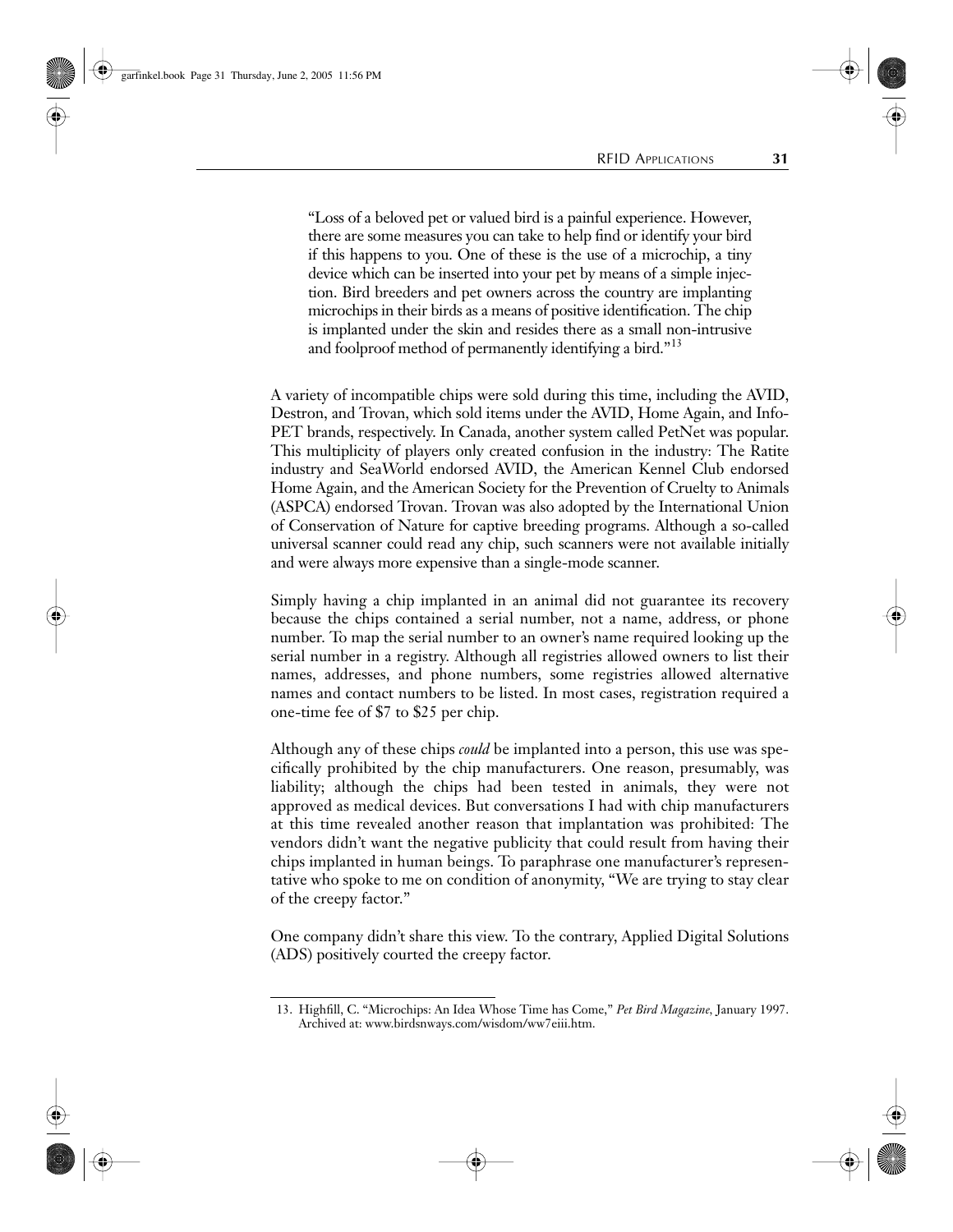Incorporated in May 1993, ADS is a holding company that owns other companies involved in the high-tech area. The company's two best-known products are the Digital Angel and the VeriChip. Unfortunately, these two products are frequently confused with one another.

Digital Angel is device that monitors the wearer's location using a Global Positioning System (GPS) receiver and then reports the position back to a central monitoring facility using a cellular telephone network. One version of the Digital Angel is designed to be worn around a child's wrist. Another version designed to be implanted in the chest cavity is marketed to businesspeople in South and Central American who are fearful that they might be kidnapped.

ADS's second major product is the VeriChip, an implantable RFID device that ADS markets for a variety of security, safety, and healthcare applications.

Consider security, which has long been promoted by ADS as a natural use of the technology. As it is promoted, the implanted chip is the ultimate security device: an unforgeable identification number that cannot be lost or stolen. Each VeriChip has a unique serial number. The serial numbers are programmed into the computer that controls access to a building or a set of confidential files, and if the person whose hand waves in front of a reader has an approved serial number, the computer grants access. This application is so transparent and so easy to understand that it is not just promoted by VeriChip, it's also a staple of science fiction, having appeared in works such as Arthur C. Clark's *3001* and the 1995 Sylvester Stallone movie, *Judge Dredd*. Perhaps because of the high-tech appeal, the Attorney General of Mexico recently had himself and 16 people in his office implanted with the VeriChip to gain access to sensitive areas and files in the country's fight against organized crime.<sup>14</sup>

A second application that is promoted for the VeriChip is for tracking patients and medical records. Once again, the advantage of the chip is that, unlike a dog tag, it cannot be lost. Alzheimer patients often become disoriented and wander off, sometimes after taking off all their clothes (dissatisfaction with clothes is another symptom of the disease). A study of caregivers in Massachusetts found that 69 percent of wandering cases are associated with severe consequences, with 3 percent (24 out of 700) of them resulting in a lengthy search that ends with the death of the patient. In theory, an implanted RFID chip interacting with a long-range reader could be used to lock the door or sound an alarm if an Alzheimer patient approached it. When a patient is recovered, the chip could be used to find contact information for the patient, much as with the chips that are implanted in dogs and cats.

<sup>14.</sup> Greene, T.C. "Anti-RFID Outfit Deflates Mexican VeriChip Hype," *The Register,* November 30, 2004. www.theregister.co.uk/2004/11/30/mexican\_verichip\_hype.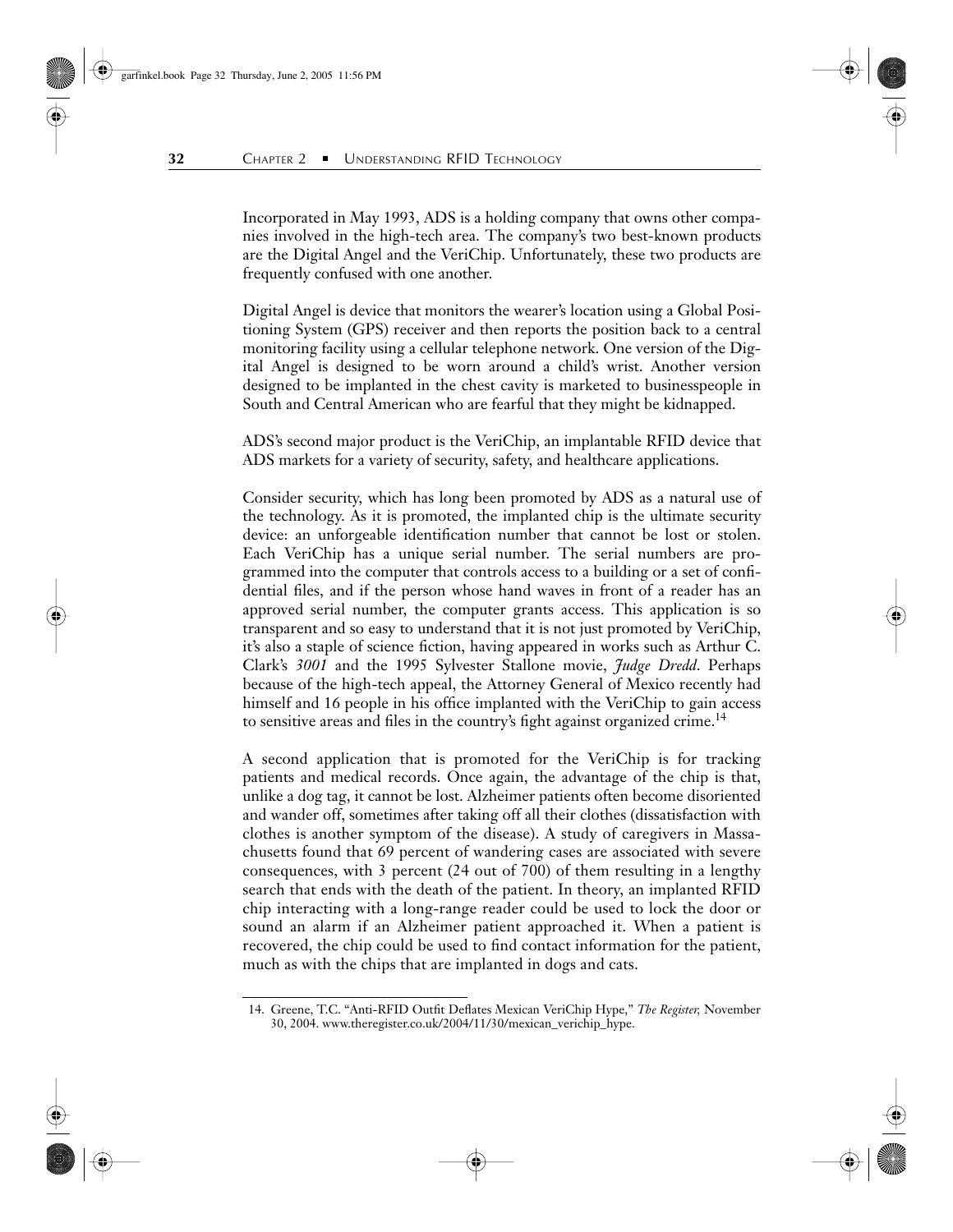The serial number on the implanted chip can also be used as an index into medical records. ADS operates a "Global VeriChip Subscriber Registry" that reportedly will act as a password-protected centralized database of medical records for any VeriChip user. The company is also promoting VeriChip as a payment system. The Baja Beach Club in Barcelona, Spain, has given its patrons the option of having a chip implanted in their hands so that they can pay for drinks.<sup>15</sup> So far 35 patrons have signed up for the service.<sup>16</sup>

According to the company's 2003 Annual Report: <sup>17</sup>

"VeriChip … can be used in a variety of security, financial, personal identification/safety and other applications.… About the size of a grain of rice, each VeriChip product contains a unique verification number. Utilizing our proprietary external RFID scanner, radio frequency energy passes through the skin energizing the dormant Veri-Chip, which then emits a radio frequency signal transmitting the verification number contained in the VeriChip. VeriChip technology is produced under patent registrations #6,400,338 and #5,211,129.

This technology is owned by Digital Angel Corporation and licensed to VeriChip Corporation under an exclusive product and technology license with a remaining term until March 2013."

On October 22, 2002, the US Food and Drug Administration issued a ruling that the VeriChip is not a regulated device. As a result, the FDA reasoned, the FDA had no say as to whether or not people could implant the device in their bodies for financial and personal identification purposes—just in the same way, presumably, that the FDA has no say on whether or not people pierce their ears to wear earrings. After receiving this approval ADS began aggressively marketing its device not just for these applications, but apparently also as for linking to a database of medical records. On November 8, 2002, the company "received a letter from the FDA, based upon correspondence from us to the FDA, warning us not to market VeriChip for medical applications."

<sup>15.</sup> Gossett, S. "Paying for Drinks with the Wave of the Hand," *WorldNetDaily.com*, April 14, 2004. http://worldnetdaily.com/news/article.asp?ARTICLE\_ID=38038.

<sup>16.</sup> Crawley, A. "FDA Clears VeriChip for Medical Applications in the United States," *findBiometrics.com*, October 14, 2004. www.findbiometrics.com/Pages/feature%20articles/verichip-fda.html.

<sup>17. &</sup>quot;Annual Report Pursuant to Section 13 or 15(d) of the Securities Exchange Act of 1934, For the fiscal year ended December 31, 2003," Applied Digital Solutions, Inc. March 15, 2004, amended on March 16, 2004, May 21, 2004, and September 24, 2004. http://www.sec .gov/Archives/edgar/data/924642/000114420404015032/v06849\_10ka.txt.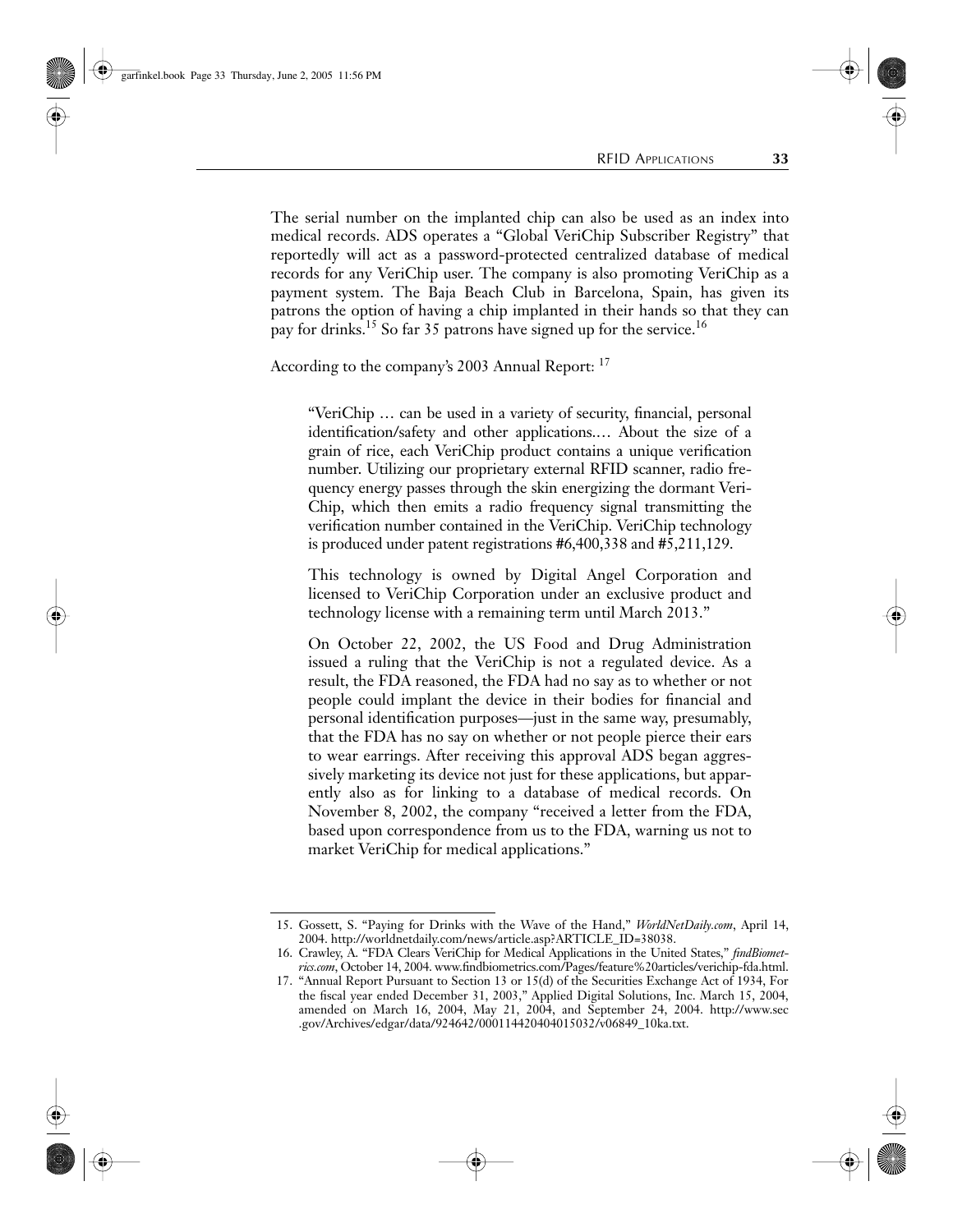The annual report continues:

"Examples of personal identification and safety applications are control of authorized access to government installations and privatesector buildings, nuclear power plants, national research laboratories, correctional facilities and sensitive transportation resources. VeriChip is able to function as a stand-alone, tamper-proof personal verification technology or it can operate in conjunction with other security technologies such as standard identification badges and advanced biometric devices (for example, retina scanners, thumbprint readers or face recognition devices). The use of VeriChip as a means for secure access can also be extended to include a range of consumer products such as personal computers, laptop computers, cars, cell phones and even access into homes and apartments.

Financial applications include VeriChip being used as a personal verification technology that could help prevent fraudulent access to banking, especially via automated teller machines, and credit card accounts. VeriChip's tamper-proof, personal verification technology can provide banking and credit card customers with the added protection of knowing their account could not be accessed unless they themselves initiated and were physically present during the transaction. VeriChip can also be used in identity theft protection."

In October 2004, the FDA ruled that the serial number inside the VeriChip could be linked to healthcare information. It's important to note that the FDA has never actually ruled on the safety of the VeriChip device itself. The FDA's ruling gave ADS the green light to move forward on its attempts to market the VeriChip to the healthcare arena. Quoting once again from the company's annual report:

"Examples of the healthcare information applications for VeriChip include, among others:

- Implanted medical device identification
- Emergency access to patient-supplied health information
- Portable medical records access including insurance information
- In-hospital patient identification
- Medical facility connectivity via patient
- Disease/treatment management of at-risk populations (such as vaccination history)"

Evaluating VeriChip's security claims is remarkably difficult; the company has surprisingly little technical information on its Web site.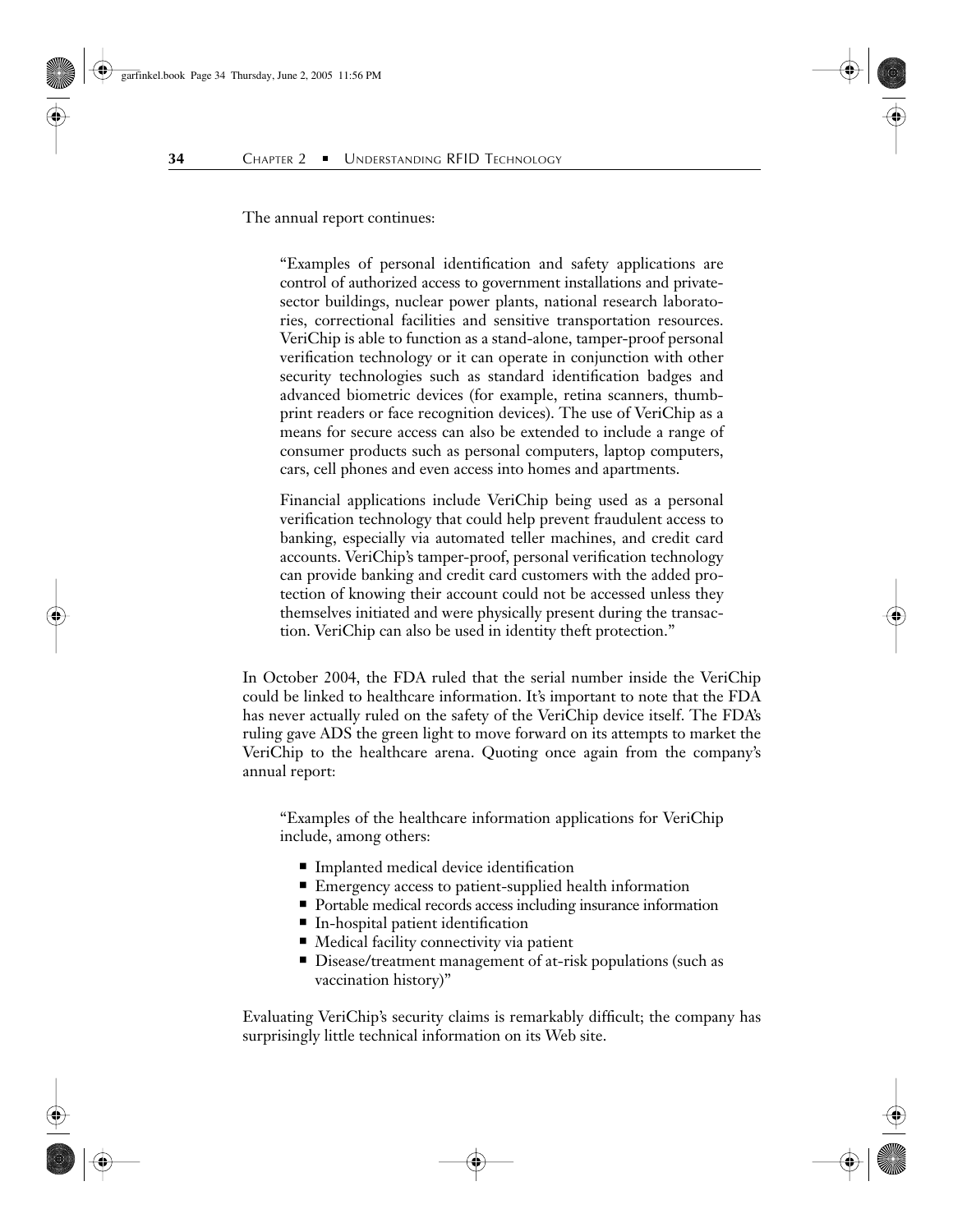# **VeriChip and Mark of the Beast**

The Revelations of St. John the Divine, popularly known as the Book of Revelation or The Apocalypse, is the final book of the Christian Bible. The book tells the story of the end of the world, including the final battle between good and evil. According to Revelations, God wins this final battle and restores peace to the world.

Revelations is relevant to discussions of RFID, and especially the VeriChip, because of three verses that discuss the Beast from the Earth. The Beast is introduced in Revelations 13:11; the sections relevant to a discussion of RFID are verses 13:16, 13:17, and 13:18:

- **Revelations 13:16:** And he causeth all, both small and great, rich and poor, free and bond, to receive a mark in their right hand, or in their foreheads.
- **Revelations 13:17:** And that no man might buy or sell, save he that had the mark, or the name of the beast, or the number of his name.
- **Revelations 13:18:** Here is wisdom. Let him that hath understanding count the number of the beast: for it is the number of a man; and his number is Six hundred threescore and six.

When bar codes were introduced in the 1970s, some Christians were opposed to the technology, noting that the UPC bar code could be considered to be some kind of "mark" that was being used to buy and sell. Credit cards were similarly attacked—especially in the late 1990s run-up to the change of the millennium—on the grounds that they enabled people to use numbers to buy and sell and that this could be considered a fulfillment of the visions of Revelations. To those who held this belief, the VeriChip, an electronic mark that is received in a hand, is an even closer fulfillment.

Whether or not the Beast's mark is a VeriChip or a credit card number is beyond the scope of this chapter. What's important, though, is that a number of individuals *believe* that RFID may be an instrument of Beast—that is, of the Devil—and have decided to fight against it for that reason. As Peter de Jager argues in Chapter 30, whether or not you personally subscribe to this viewpoint, it is important to remember that other people do and that their opinions must be considered when and if this technology is deployed.

# **Conclusions**

ADS representatives declined requests to submit a chapter to this volume or to be interviewed for this chapter. Nevertheless, many of the claims made by ADS